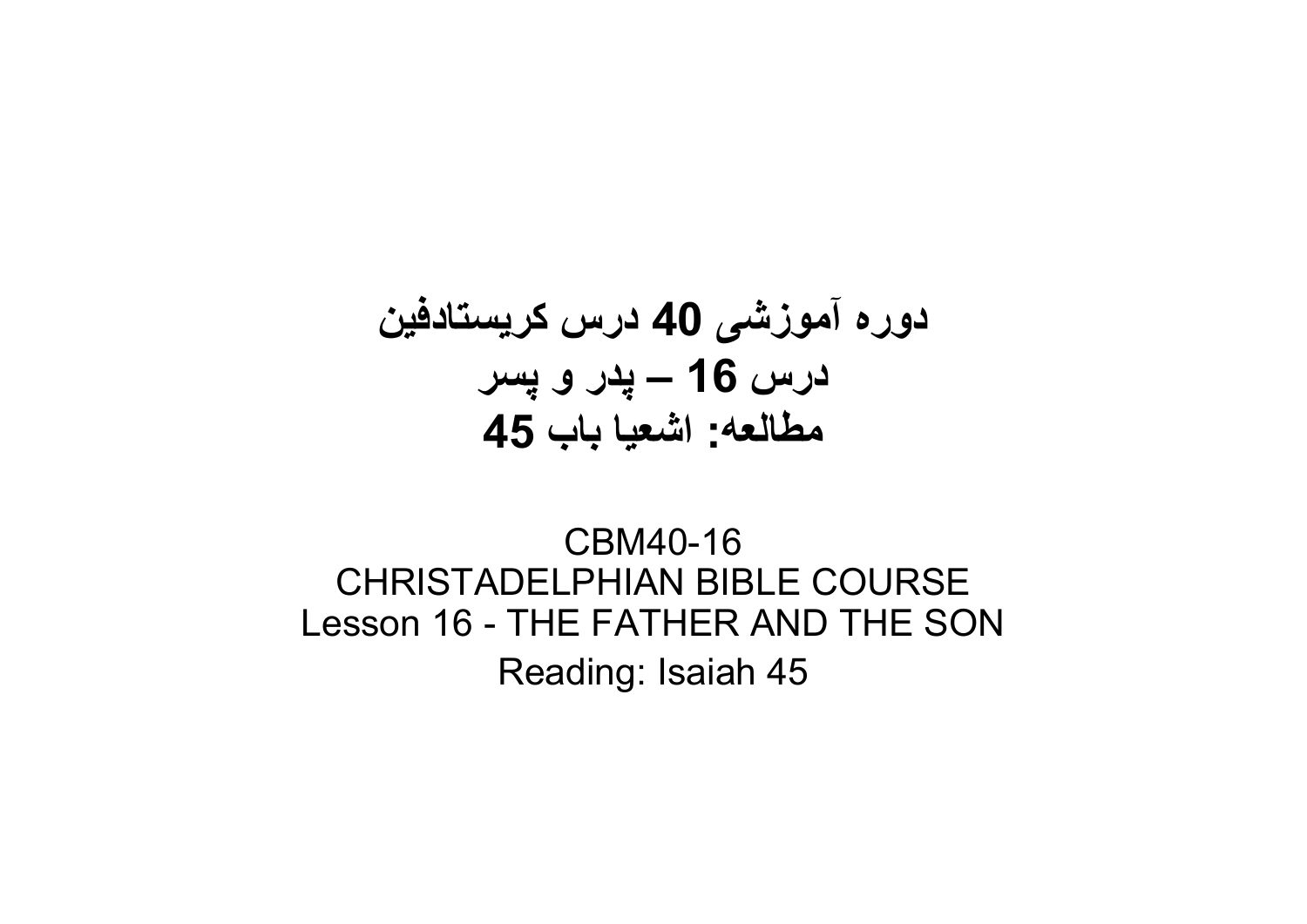## The gift of salvation

The gift of salvation Salvation is the gift of God. It comes only through His Son, the Lord Jesus Christ:

> "… there is no other name heaven among men by which we must be saved" (Acts 4:12).

The Bible tells us about the special relationship between God and His Son. W e need to learn about this properly in order to<br>appreciate Jesus' work of Jesus' work of salvation.

رستگاری هديه ای از سوی خدا

رستگاری هديه ای از جانب خدا و تنها از طريق فرزندش عيسی مسيح به دست می آيد:

"... و در هيچ کس غير از او نجات نيست زيرا که اسمی ديگر زير آسمان به مردم عطا نشده که بدان ما بايد نجات يابيم" (اعمال 4 : 12)

کتاب مقدس در مورد رابطه خاص خدا و پسرش می نويسد. ما بايد در اين مورد به درستی تعليم يابيم تا توانايی درک فداکاری مسيح را داشته باشيم.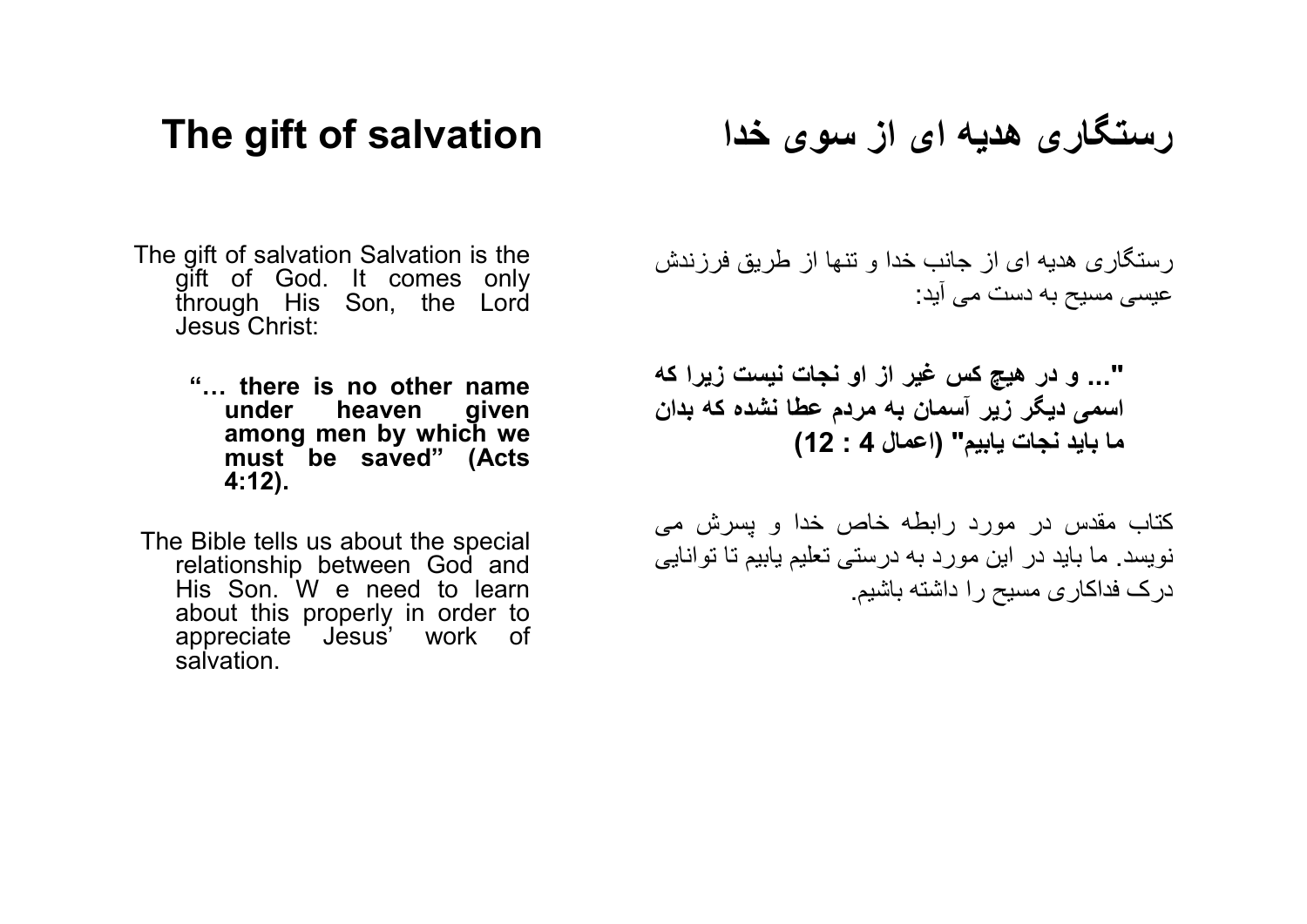# God is One

The Bible tells us that the God of heaven is the only living and true God. We read in Deuteronomy 6:4:

> "Hear, O Israel: The LORD our God, the LORD is one".

God says of Himself:

"Before me no god was formed, nor shall there be any after me. I, I am the LORD, and besides me there is no saviour" (Isaiah 43:10,11)

"I am the LORD, and there is no other, besides me there is no God" (Isaiah 45:5).

کتاب مقدس به ما می گويد که خدای آسمان تنها خدای حقيقی و زنده است. در تثنيه باب 6 : 4 می خوانيم:

"ای اسرائيل بشنو يهوه خدای ما يهوه واحد است".

خدا خود می گويد :

"يهوه می گويد که شما و بنده من که او را برگزيده ام شهود من باشيد تا دانسته به من ايمان بياوريد و بفهميد که من او هستم و پيش از من خدايی مصور نشده و بعد از من هم نخواهد شد، من يهوه هستم و غير از من نجات دهنده ای نيست." (اشعيا 43 : 11-10).

"من يهوه هستم و ديگری نيست و غير از من خدايی نی. من کمر تو را بستم هنگامی که مرا نشناختی" (اشعيا 45 : .(5

خدا يکتاست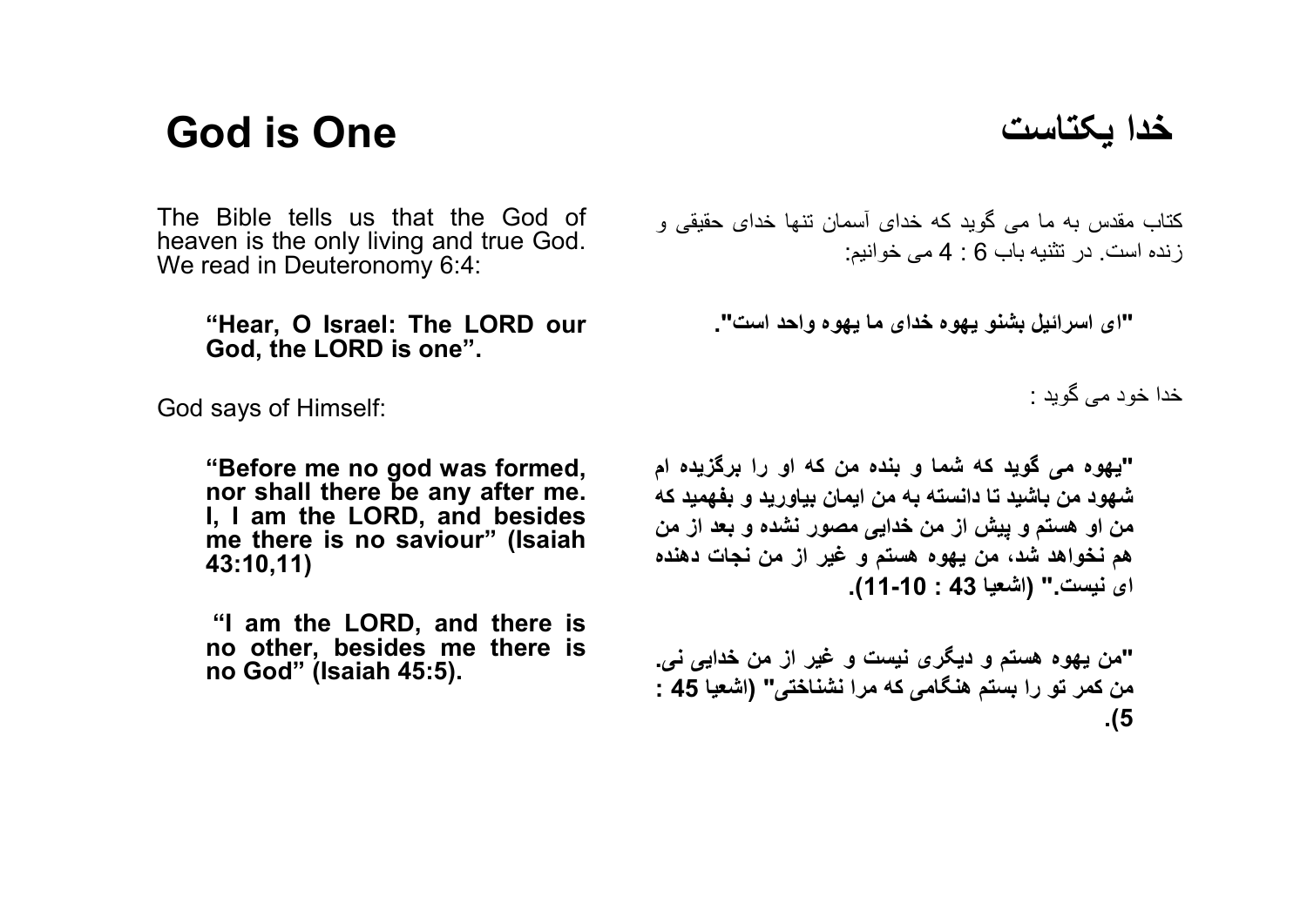God is immortal and invisible

خدا فناناپذير و ناديده است.

The apostle Paul says:

- "To the King of ages, immortal, invisible, the only God, be honour and glory for ever and ever. Amen" (1) Timothy 1:17).
- The majesty and power of God are beyond anything we can imagine. But God is also kind and merciful. He has given the Lord Jesus Christ to take away the sins of those who truly love Him and His Son.

پولس رسول می گويد:

"باری پادشاه سرمدی و باقی و ناديده را خدای حکيم و وحيد را اکرام و جلال تا ابد الآباد. آمين" (اول تيموتاوس 1 : 17).

شکوه و قدرت خدا فرای تصور ما است اما خدا مهربان و رحيم است. او عيسی مسيح را داد تا گناهان کسانی را که به حقيقت به خدا و فرزندش ايمان می آورند از بين ببرد.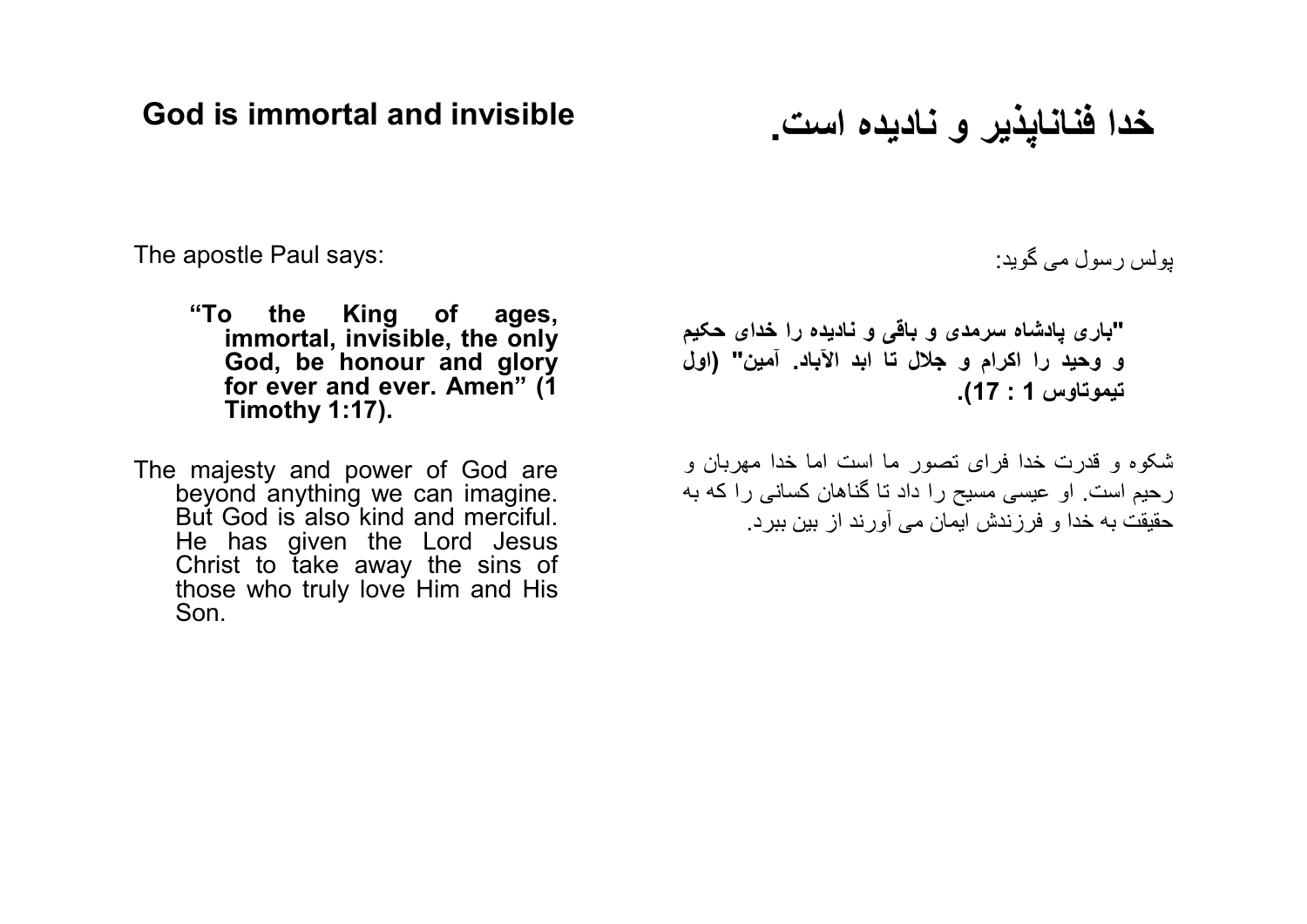## Jesus - son of God

عيسی - پسر خدا

- The Bible is clear that the Lord Jesus Christ is the Son of God:
	- "… so that you may believe that Jesus is the Christ, the Son of God, and that by believing you may have life in his name" (John 20:31)
	- "Blessed be the God and Father of our Lord Jesus Christ!" (1 Peter 1:3).
	- God knows all things, even the future, and His plans are certain (Isaiah 46:8-11).
- God knew that Adam and Eve would sin, and so from the very beginning God planned to send His Son. This is why there are many prophecies of Jesus in the Old Testament. So Jesus was in God's mind and purpose from the very beginning. The promises to Abraham and David show that Jesus was in God's plan long before his birth.

کتاب مقدس به وضوح اين واقعيت را بيان می کند که عيسی مسيح پسر خداست.

"... تا ايمان آوريد که عيسی مسيح پسر خداست و تا ايمان آورده به اسم او حيات يابيد" (يوحنا 20 : 31).

"متبارک باد خدا و پدر سرور ما عيسی مسيح" (1 پطرس .(3 : 1

"خدا از همه چيز آگاه است حتی از آينده و برنامه هايش حتمی است" (اشعيا 46 : 11-8).

خدا می دانست که آدم و حوا گناه خواهند کرد. بنابراين از همان آغاز نقشه فرستادن فرزندش را کشيد. به همين خاطر است که پيشگويی های زيادی از مسيح در عهد عتيق است. پس مسيح از همان ابتدا در ذهن و نقشه خدا قرار داشت. وعده های خدا به ابراهيم و داود وجود مسيح در نقشه خدا را ساليان قبل از ميلاد تاييد می کند.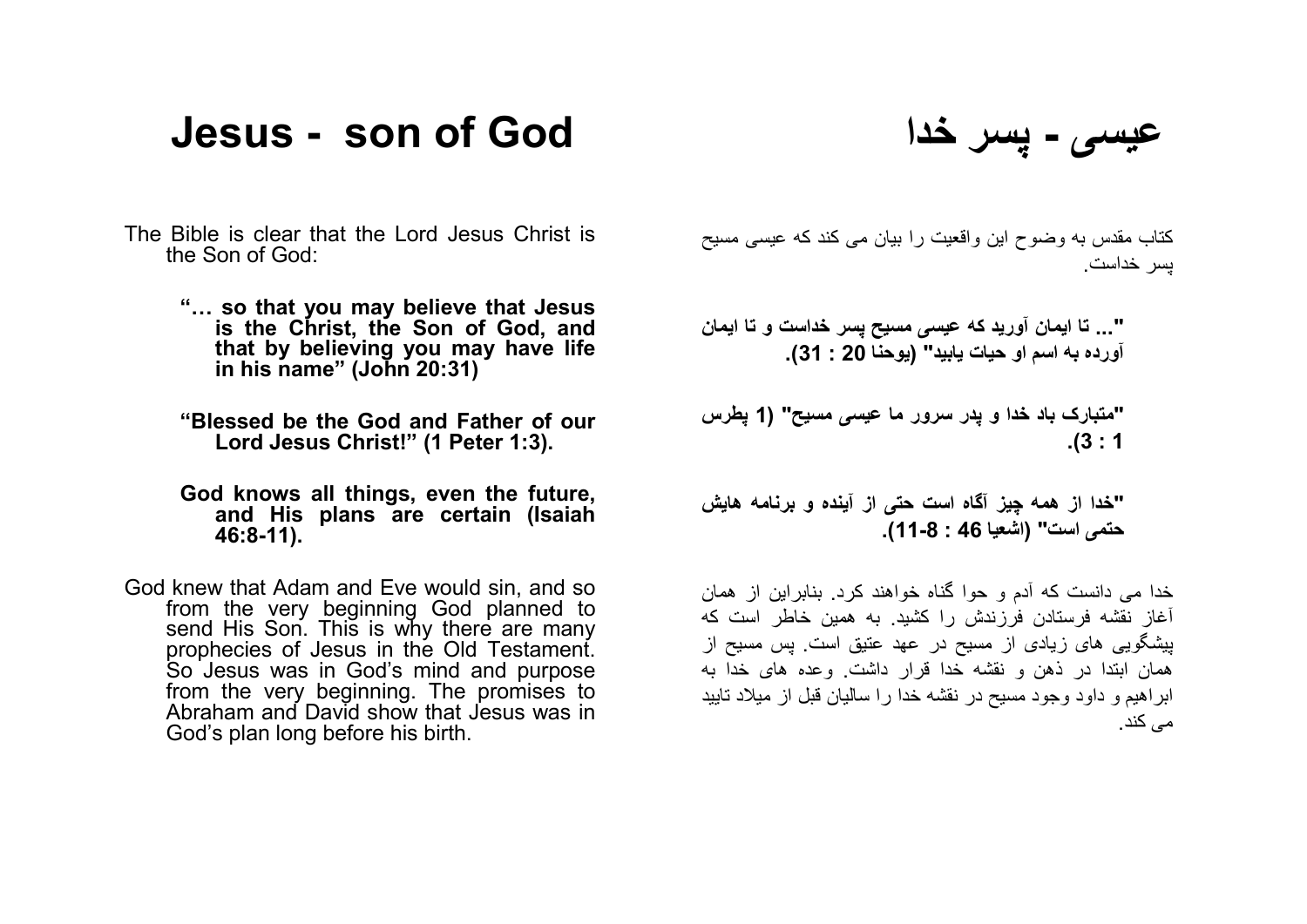## Jesus did not exist in heaven before his birth

- Jesus did not pre-exist his life started when he was born.
- When birth takes place, a new life starts. The birth of Jesus was just the same. Some people believe that Jesus existed in heaven before he was born of Mary – but this is not what the Bible says. The Bible teaches that Jesus was part of God's plan from the very beginning, but the life of Jesus only started when he was born. Jesus did not live before his birth.
	- "He was foreknown before the foundation of the world but was made manifest in the last times" (1 PETER 1:20).
- MEANING: Jesus was in God's mind and purpose from creation but he only appeared much later.

مسيح قبل از تولدش در آسمان وجود نداشت

مسيح از قبل وجود نداشت - زندگی او از زمان تولدش آغاز شد.

وقتی تولد اتفاق می افتد زندگی جديد آغاز می شود. تولد عيسی مسيح هم اينگونه بود. برخی بر اين باورند که عيسی قبل از تولدش از مريم در آسمان می زيست. اما کتاب مقدس اينگونه نمی گويد. کتاب به ما می آموزد که عيسی بخشی از نقشه خدا از همان ابتدا بود اما حياتش هنگام تولدش آغاز شد. عيسی قبل از ميلادش زندگی نمی کرد.

"پيش از بنياد عالم معين شد لکن در زمان آخر برای شما ظاهر گرديد" (1 پطرس 1 : 20).

به اين معنا که عيسی در نقشه و ذهن خدا از زمان پيدايش بود اما ساليان بعد به وقوع پيوست...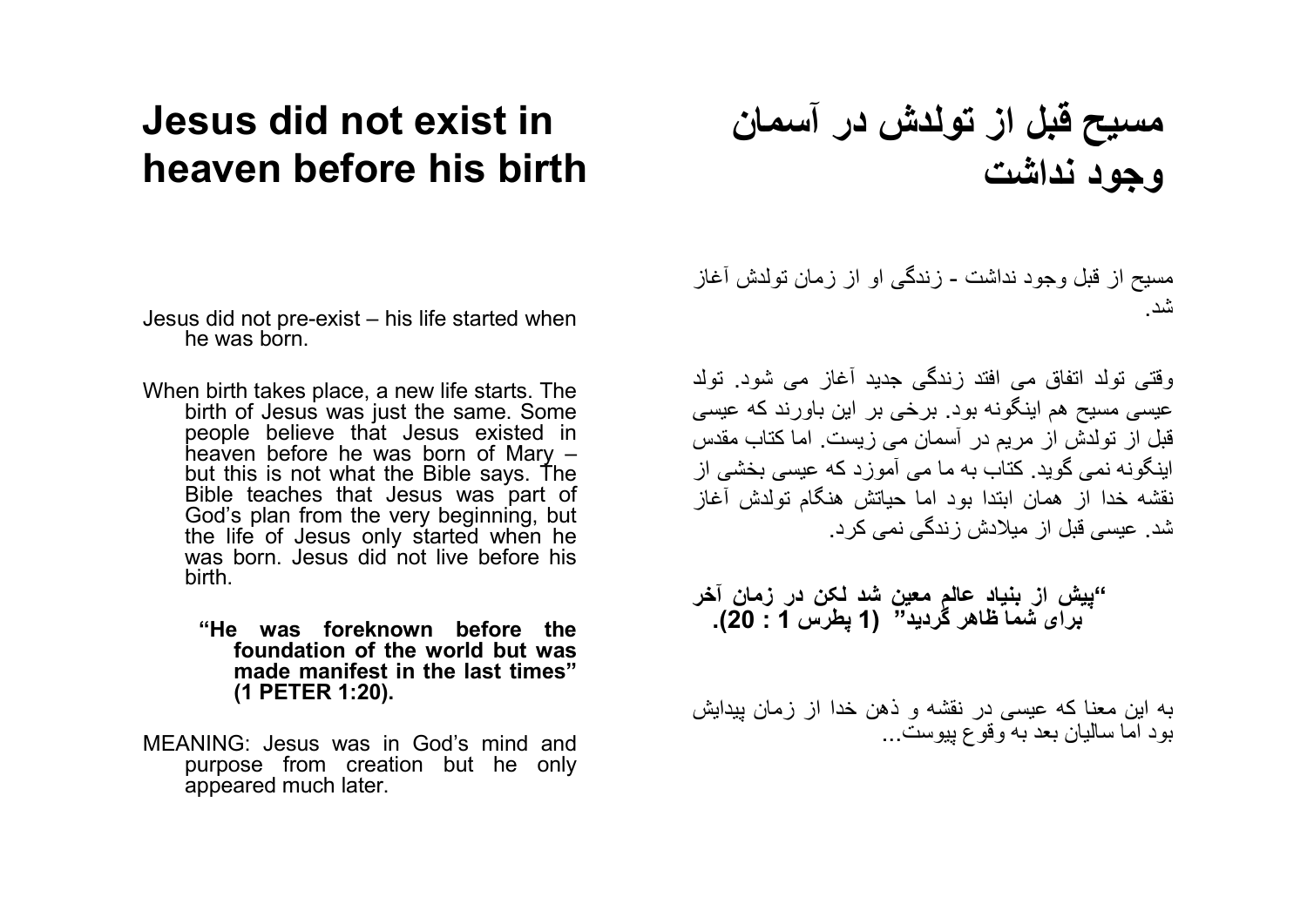## God knows all people before they are born

God told the prophet Jeremiah:

- "Before I formed you in the womb I knew you, and before you were born I consecrated you; I appointed you a prophet to the nations" (Jeremiah 1:5).
- Just as Jeremiah was in God's plan before he existed, so was the Lord Jesus. From the foundation of the world God also knew about all true believers. They were in the mind of God although none of them was actually living.

خدا هر کسی را قبل از تولدش می شناخت

خدا به ارميا نبی گفت:

#### "قبل از آنکه تو را در شکم صورت بندم تو را شناختم و قبل از بيرون آمدنت از رحم تو را تقديس نمودم و تو را نبی امت ها قرار دادم" (ارميا 1 : 5).

دقيقا همانطور که ارميا قبل از ميلادش در نقشه خدا بود، عيسی مسيح نيز همانگونه بود. در ابتدای عالم خدا از ايمانداران واقعی خبر داشت آنها در ذهن خدا بودند، اگرچه هنوز حضور واقعی نداشتند.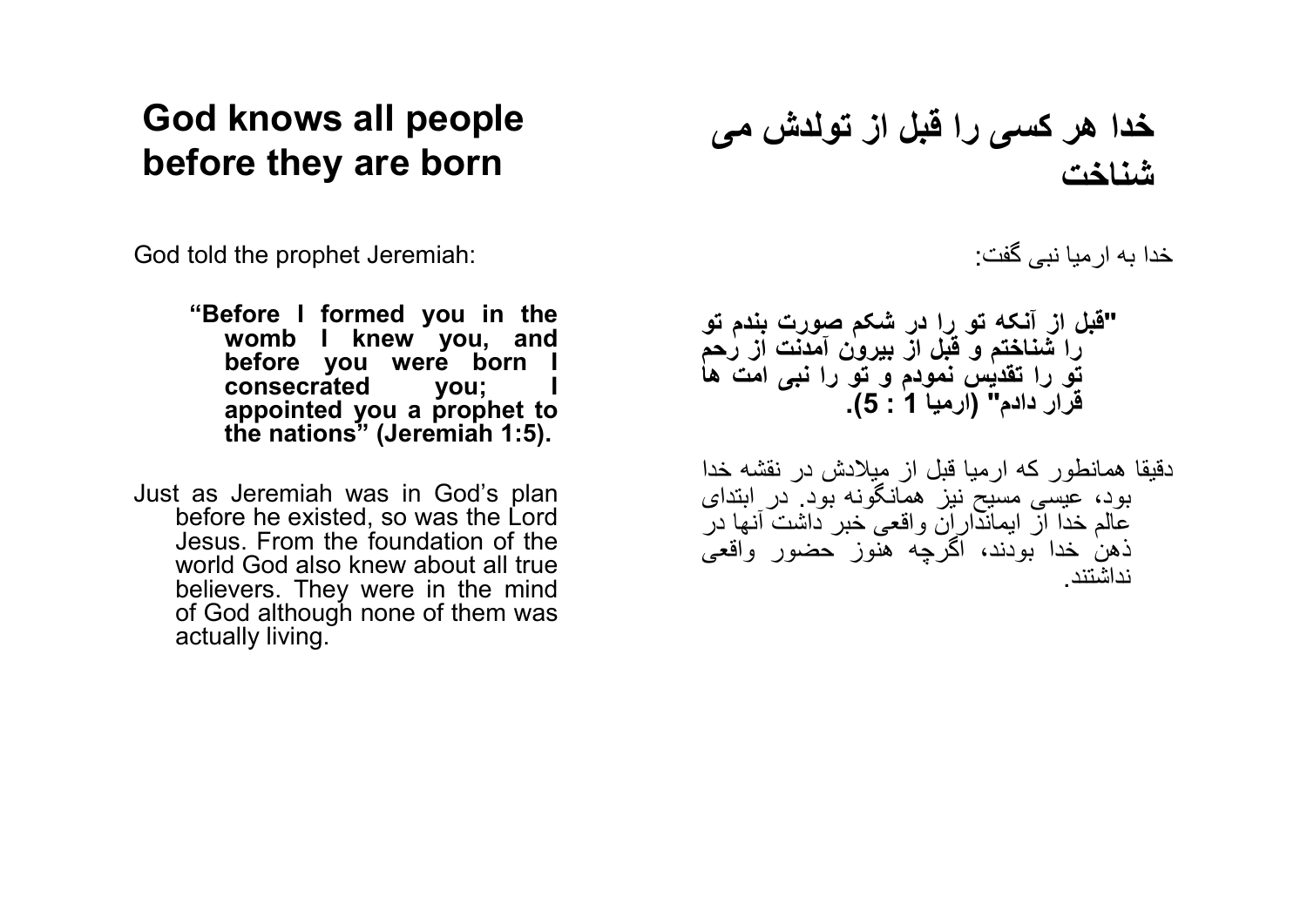God knew all believers before creation of the world

- This is what the apostle Paul says about true believers:
	- "… (God) chose us in him (Jesus) before the foundation of the world, that we should be holy and blameless before him" (Ephesians 1:4).

خدا همه ايمانداران را پيش از آفرينش جهان می شناخت

- اين همان نکته ای است که پولس رسول در مورد ايمانداران واقعی می گويد:
- "... چنانکه ما را پيش از بنياد عالم در او برگزيد تا در حضور او در محبت مقدس و بی عيب باشيم." (افسسيان 1 : 4).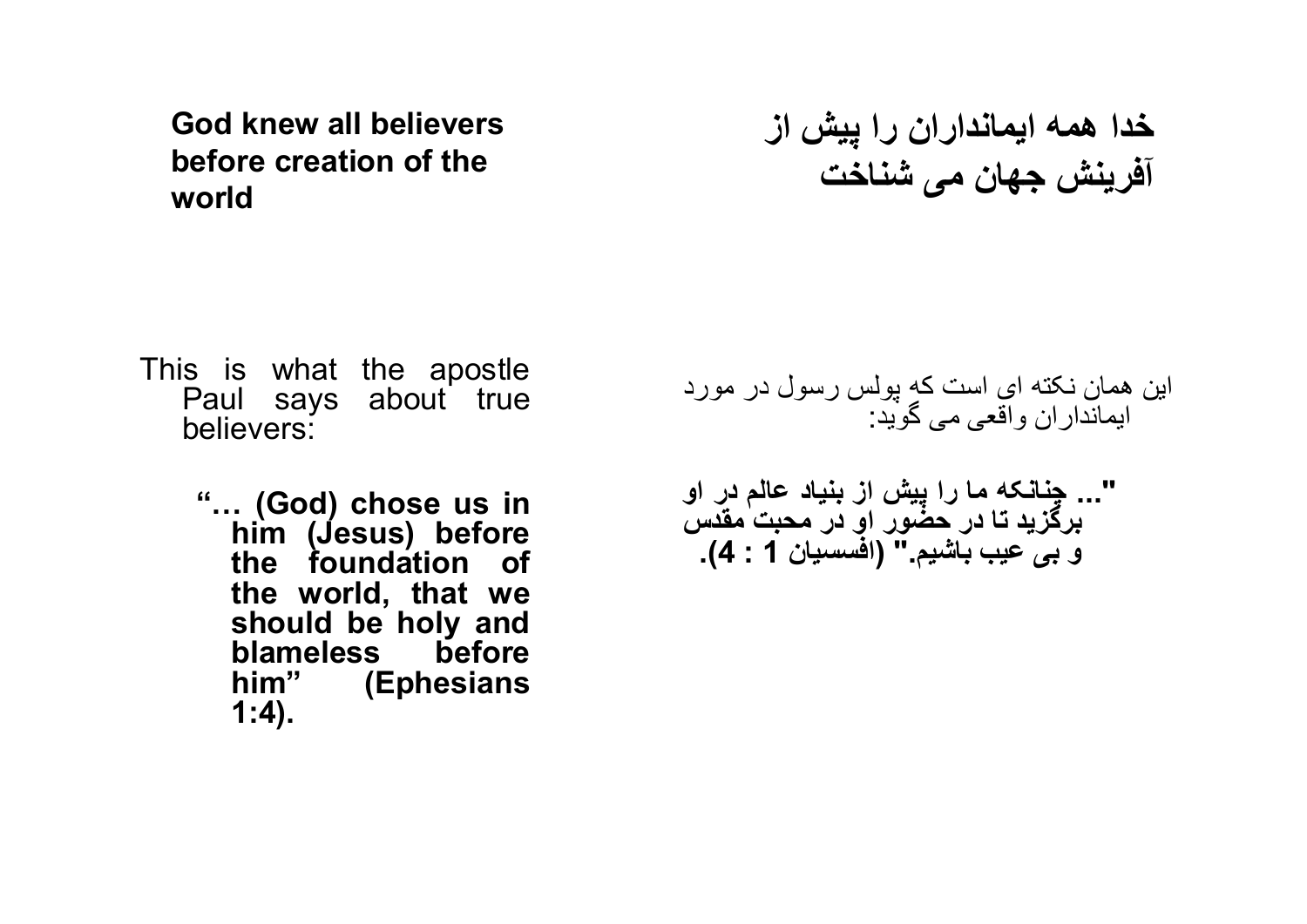## God sent Jesus, only means born not sent from another place

So when the Bible uses similar language to describe the Lord Jesus, it does not mean that he was personally alive before his birth. It is explaining to us that Christ was in the mind of God as someone that He would bring into being at the right time:

#### "But when the fullness of time had come, God sent forth his Son, born of (Galatians 4:4).

It was not until Mary's baby was born that Jesus became a living being. See also 2 Timothy 1:9,10.

خدا عيسی را فرستاد، اين فقط به اين معناست که او را متولد کرد، نه اينکه او را از جايی ديگر فرستاد.

بنابراين زمانی که کتاب مقدس از همين شيوه بيان در مورد عيسی مسيح استفاده می کند به اين معنی نيست که او قبل از تولدش حضور داشت بلکه نشان می دهد عيسی مسيح در ذهن خداوند به عنوان کسی که در زمان مناسب متولد می شود حضور داشت:

"ليكن چون زمان به کمال رسيد، خدا پسر خود را فرستاد که از زن زاييده شد و زير شريعت متولد" (غلاطيان 4 : 4).

تا زمان تولد فرزند مريم، عيسی مسيح يک موجود زنده نبود. 2 تيموتاوس 1 : 10-9 را نيز مشاهده فرماييد.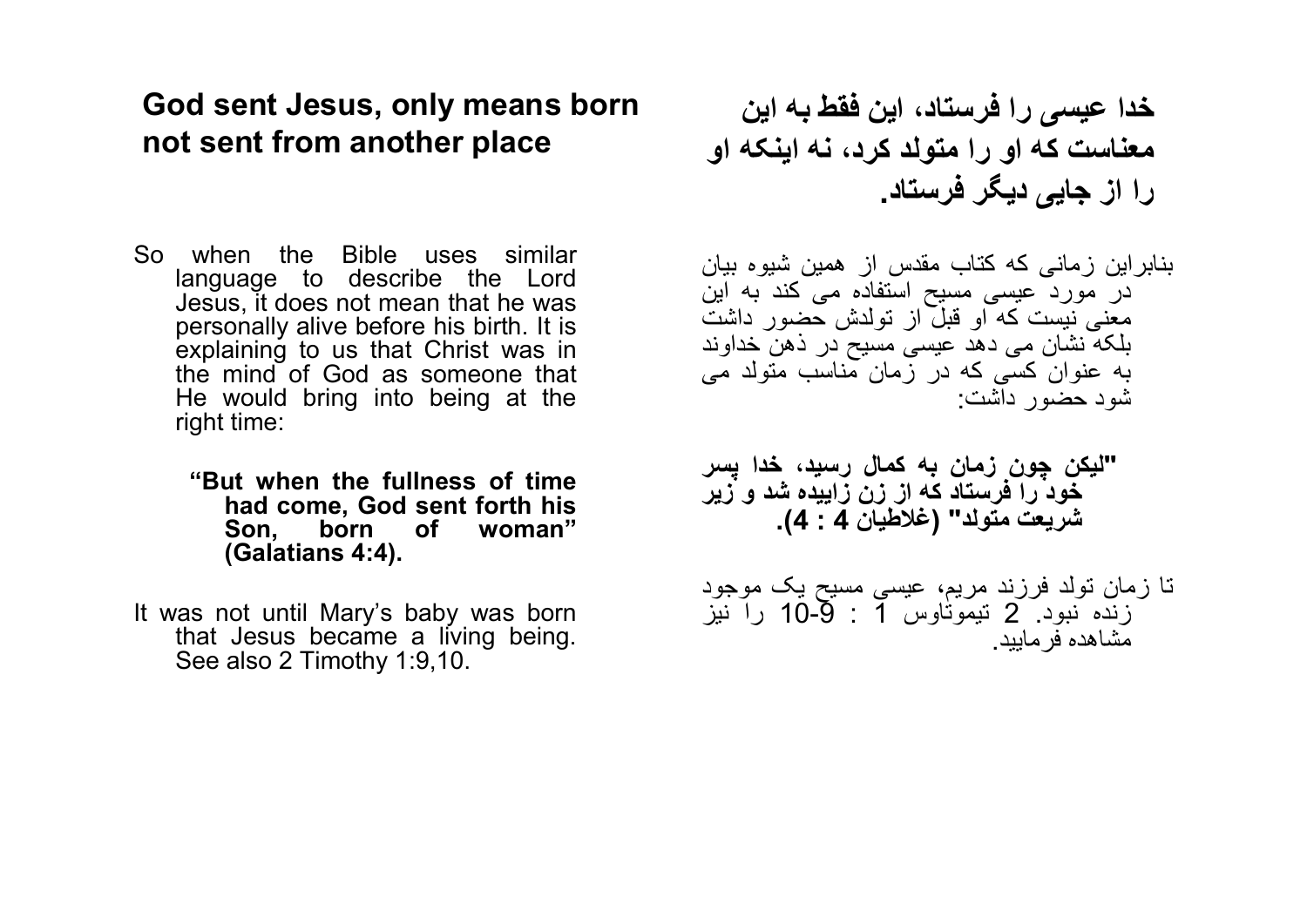## 4 more reasons why Jesus did not exist in heaven before his birth

Other reasons for believing that Jesus did not exist before he was born:

- we do not read of anything Jesus said or did before his birth (Hebrews 1:2)
- his name, Jesus, was only given at his birth (Isaiah 49:1)
- there is nothing in the Old Testament to suggest that the Son of God was already living in heaven and would later appear on earth
- the records of his birth never mention a previous existence.

4 دليل ديگر که چرا عيسی قبل از تولدش در آسمان وجود نداشت

دلايل ديگر برای باور اين واقعيت که مسيح قبل از ميلادش وجود نداشت به شرح زير است:

- تا قبل از ميلاد مسيح چيزی در مورد گفته هايش و يا کارهايی که انجام داد در کتاب نمی خوانيم (عبرانيان 1 : 2).
- نامش عيسی، فقط هنگام تولد داده شد (اشعيا 49 : .(1
- در عهد عتيق هيچ نشانه ای بر مبنای زندگی کردن پسر خدا در آسمان و بعدا ظاهر شدنش نمی بينيم.
- مستنداتی که در مورد تولد او هستند، هيچ نشانی از حضور او قبل از ميلاد ندارد.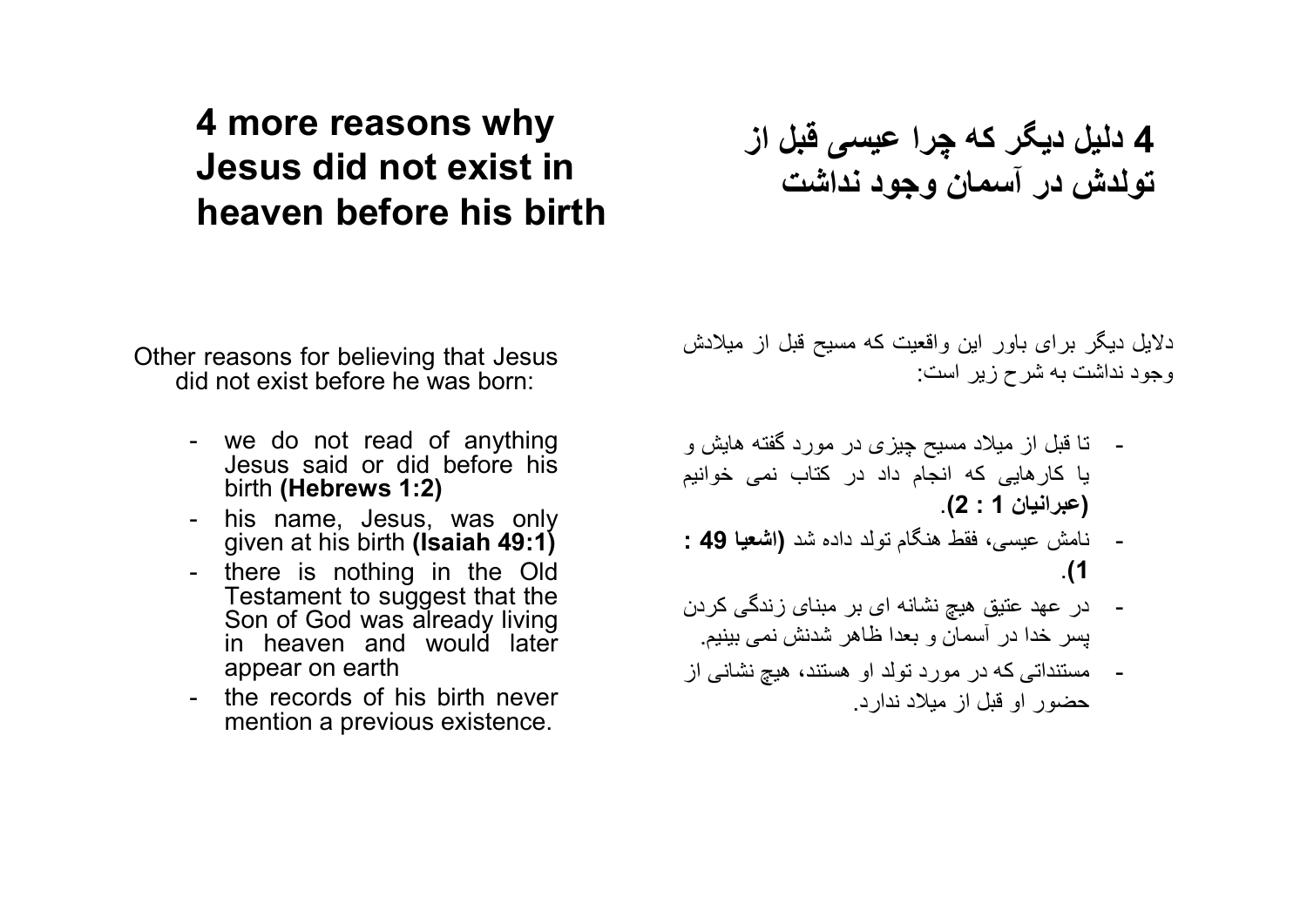## Jesus had human nature before his death

- Because Jesus was conceived by God's power, the Holy Spirit, he is the Son of God:
- "And the angel answered her (Mary), 'The Holy Spirit will come upon you, and the power of the Most High will overshadow you; therefore the child to be born will be called holy—the Son of God' " (Luke 1:35).
- Because Jesus had a human mother, Mary, he had a nature just like ours. The Bible is clear that Jesus was born with human nature. Jesus described himself as the Son of Man. The apostle Peter said in Acts 2:22
	- "Men of Israel, hear these words: Jesus of Nazareth, a man attested to you by God with mighty works and wonders and signs that God did through him in your midst."

عيسی قبل از مرگش ذات انسانی داشت

به دليل اينکه عيسی مسيح توسط قدرت خدا، روح القدس متولد شد پسر خداست:

"فرشته در جواب وی گفت: روح القدس بر تو خواهد آمد و قوت حضرت اعلی بر تو سايه خواهد افکند، از آن جهت آن مولود مقدس پسر خدا خوانده خواهد شد" (لوقا 1 : 35).

چون مسيح مادر زمينی به نام مريم داشت از ذاتی همانند ما نيز برخوردار بود. کتاب مقدس به وضوح اين واقعيت را نشان می دهد که مسيح با ذاتی انسانی متولد شد. مسيح خود را پسر انسان معرفی کرد. پطرس رسول در اعمال رسولان 2 : 22 می گويد:

"ای مردان اسرائيلی اين سخنان را بشنويد. عيسی ناصری مردی که نزد شما از جانب خدا مبرهن گشت به قوات و عجايب و آياتی که خدا در ميان شما از او صادر گردانيد چنان که خود می دانيد".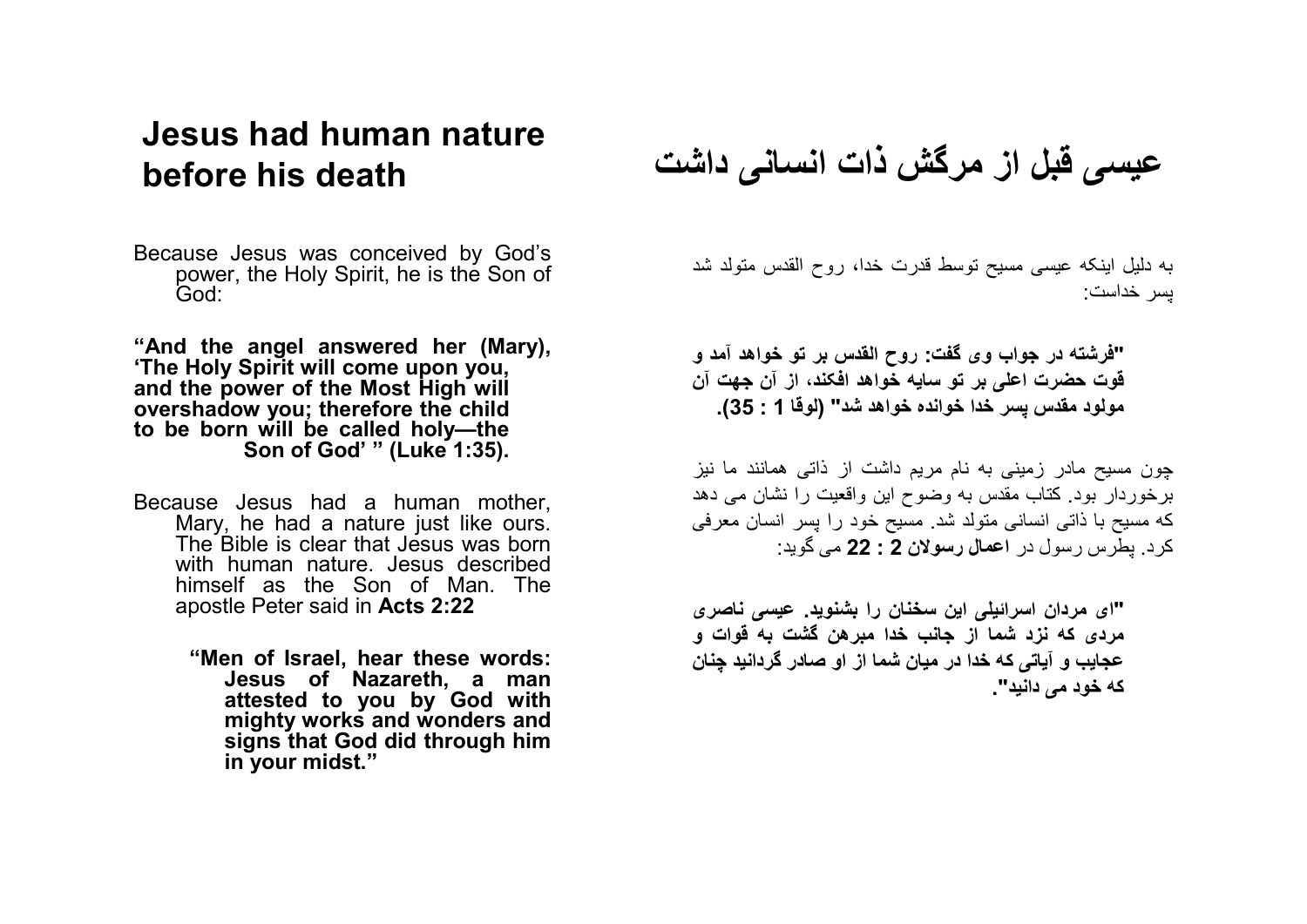Jesus made like other men and women in every way

Hebrews 2:17 says that Jesus:

- "had to be made like his brothers in every respect". The same chapter also tells us that since "the children (believers) share in flesh and blood (human nature), he (Jesus) himself likewise partook of the same things" (verse 14).
- The verses above show that it was necessary for Jesus to have human nature.

The verses below explain why.

عيسی از هر نظر همانند مردان و زنان ديگر آفريده شد.

در عبرانيان 2 : 17 می خوانيم که عيسی:

"می بايست در هر امری مشابه برادران خود شود". در همين باب می خوانيم از زمانی که "چون فرزندان در خون و جسم شراکت دارند او نيز همچنان در هر دو شريک شد" (آيه 14).

آيات بالا ضرورت داشتن ذات انسانی برای مسيح را نشان می دادند.

آيات زير دليل را توصيف می کنند: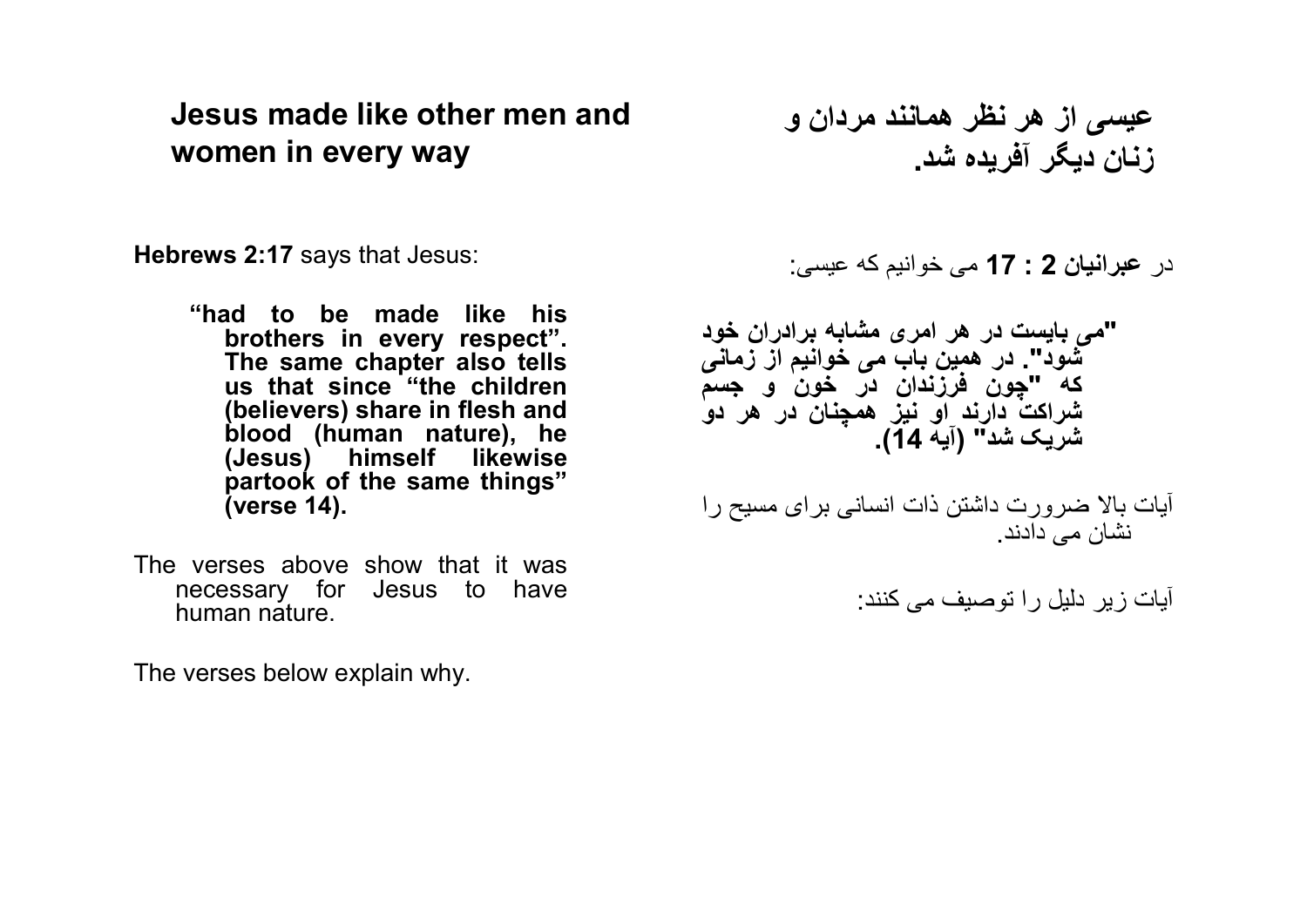## Jesus also suffered and learned

- "Although he was a son, he learned obedience through what he suffered. And being made perfect, he became the source of eternal salvation to all<br>who obey him ... obey him … (Hebrews 5:8,9).
- If Jesus had been born with a nature like God's, he would not have needed to learn obedience. It was because Jesus had human nature that he could be tempted to sin. Jesus could only defeat sin by experiencing and overcoming temptation.

عي*سی* همچنين رنج کشيد و<br>ت آموخت

- هر چند پسر بود به مصيبت هايی که کشيد اطاعت را آموخت و کامل شده جميع مطيعان خود را سبب نجات جاودانه گشت (عبرانيان 5 : 9-8).
- اگر عيسی به همراه ذاتی همانند خدا متولد می شد نيازی به آموختن اطاعت نداشت پس به دليل داشتن ذات انسانی قابليت وسوسه و گناه در او بود. عيسی تنها می توانست با شکست دادن وسوسه و آزمايش ها بر گناه غلبه کند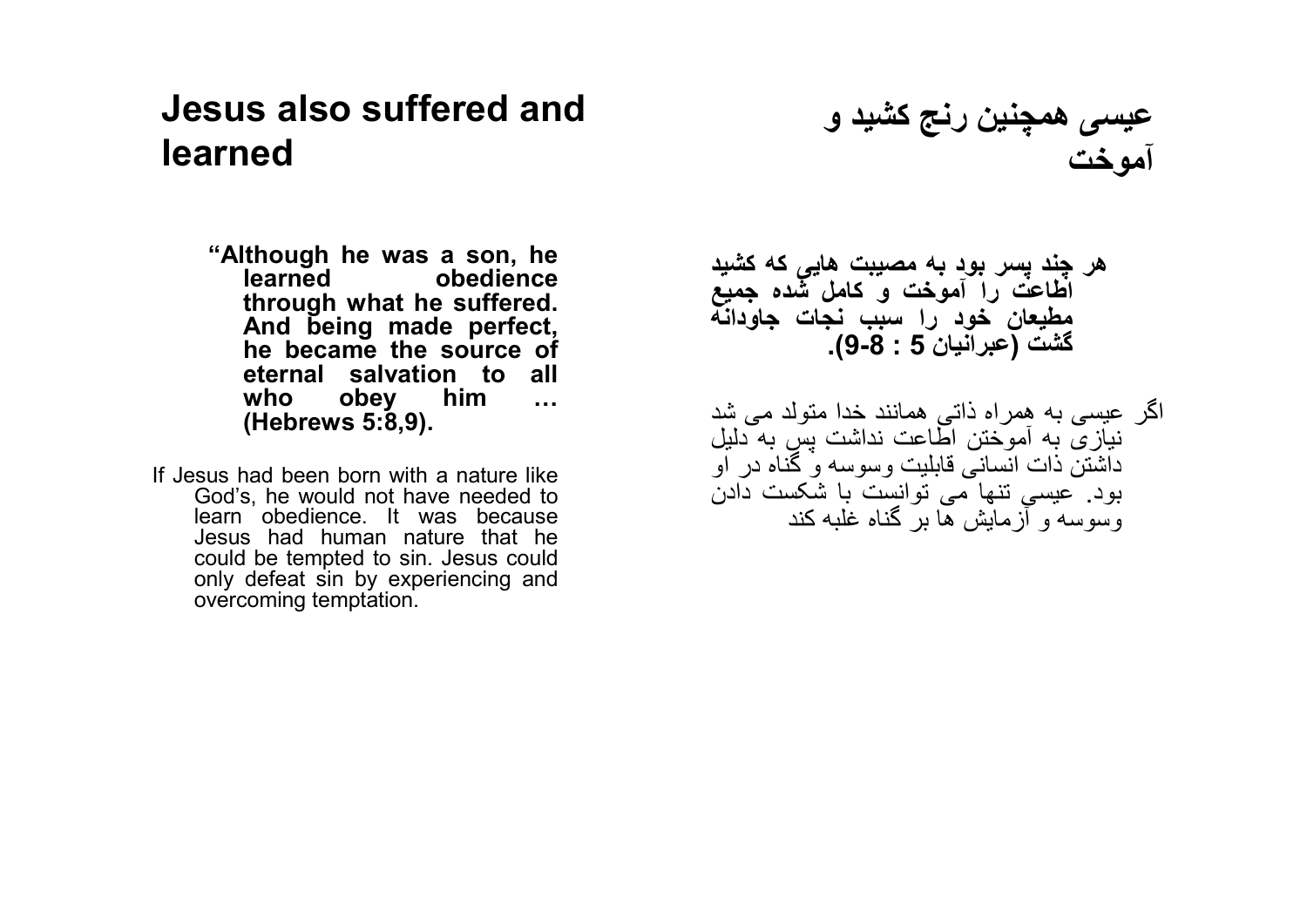Jesus tempted in every way like us – but never sinned

For we do not have a high priest who is unable to sympathize with our weaknesses, but one who in every respect has been tempted as we are, yet without sin (Hebrews 4:15).

During his life on earth Jesus was tempted in every way like us, yet he never sinned. It is because Jesus was tempted to sin as we are that he understands our problems.

عيسی همانند ما وسوسه شد- اما هرگز گناه نکرد

"زيرا رئيس کهنه ای نداريم که نتواند همدرد ضعف های ما بشود بلکه آزموده شده در هر چيزی به مثال ما بدون گناه" (عبرانيان4 : 15).

عيسی مسيح در طول زندگی اش بر زمين همانند ما مورد وسوسه قرار گرفت اما هرگز گناه نکرد به اين خاطر مسيح همانند ما برای گناه وسوسه شد که مشکلات ما را کامل درک کند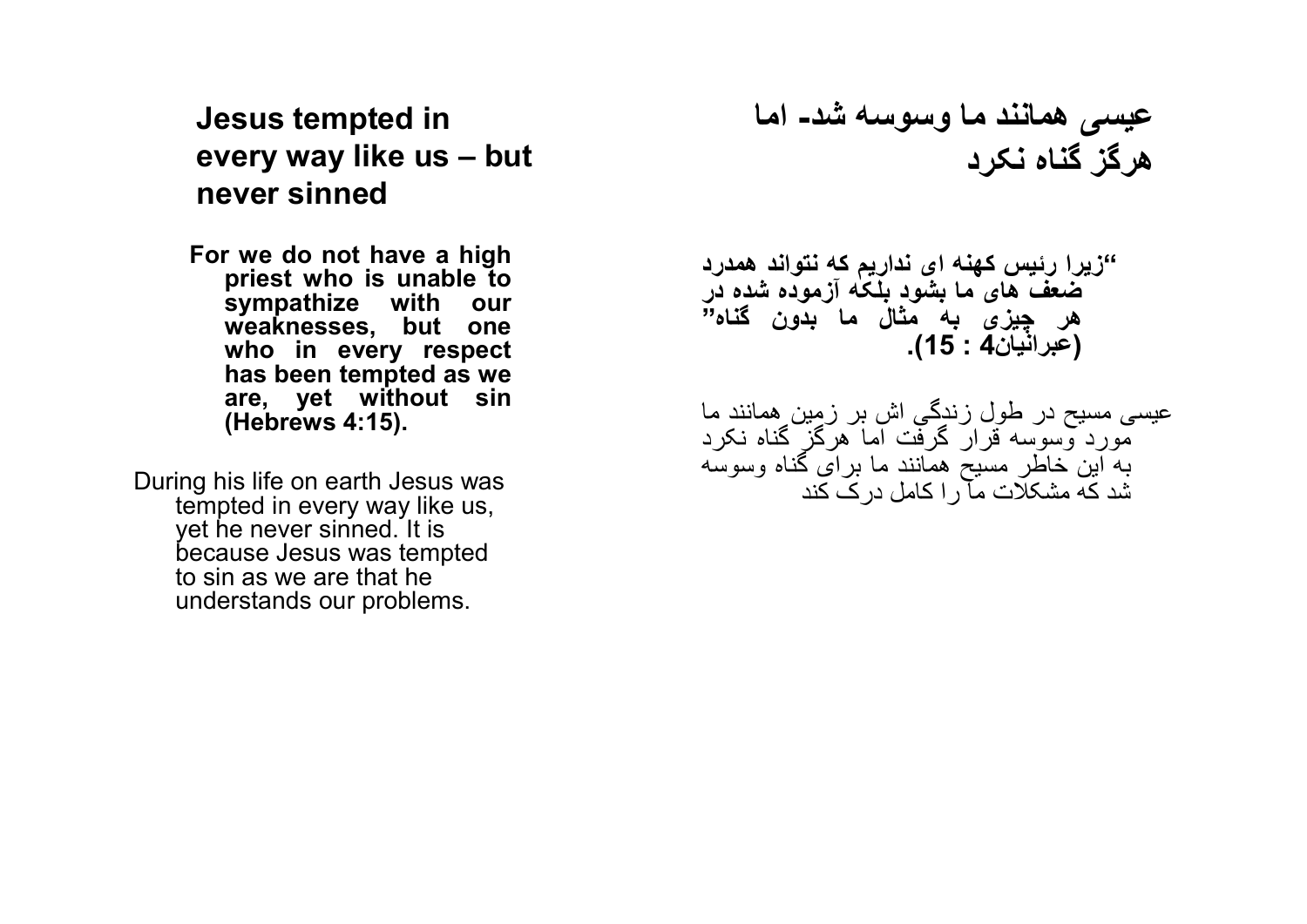Jesus lower than the angels before death made higher only after his resurrection

- "But we see him who for a little while was made lower than the angels, namely Jesus, crowned with glory and honour because of the suffering of death, so that by the grace of God he might taste death for everyone" (Hebrews 2:9).
- Angels are immortal beings, far greater than humans. But because Jesus had human nature, he was lower than the angels. It was only because Jesus had human nature that he could die.

درجه عيسی پيش از مرگ، از فرشتگان کمتر بود و فقط پس از رستاخيزش فراتر از فرشتگان شد

"اما او را که اندکی از فرشتگان کمتر شد می بينيم يعنی عيسی را که به زحمت موت تاج جلال و اکرام بر سر وی نهاده شد تا به فيض خدا برای همه ذائقه موت را بچشد" (عبرانيان 2 : 9).

فرشتگان موجوداتی فنا ناپذيرند بسيار فراتر تر از انسان ها اما چون مسيح ذات انسانی داشت اندکی از فرشتگان کمتر شد و تنها به اين خاطر بود که او دارای ذات انسانی بود پس قابليت مردن داشت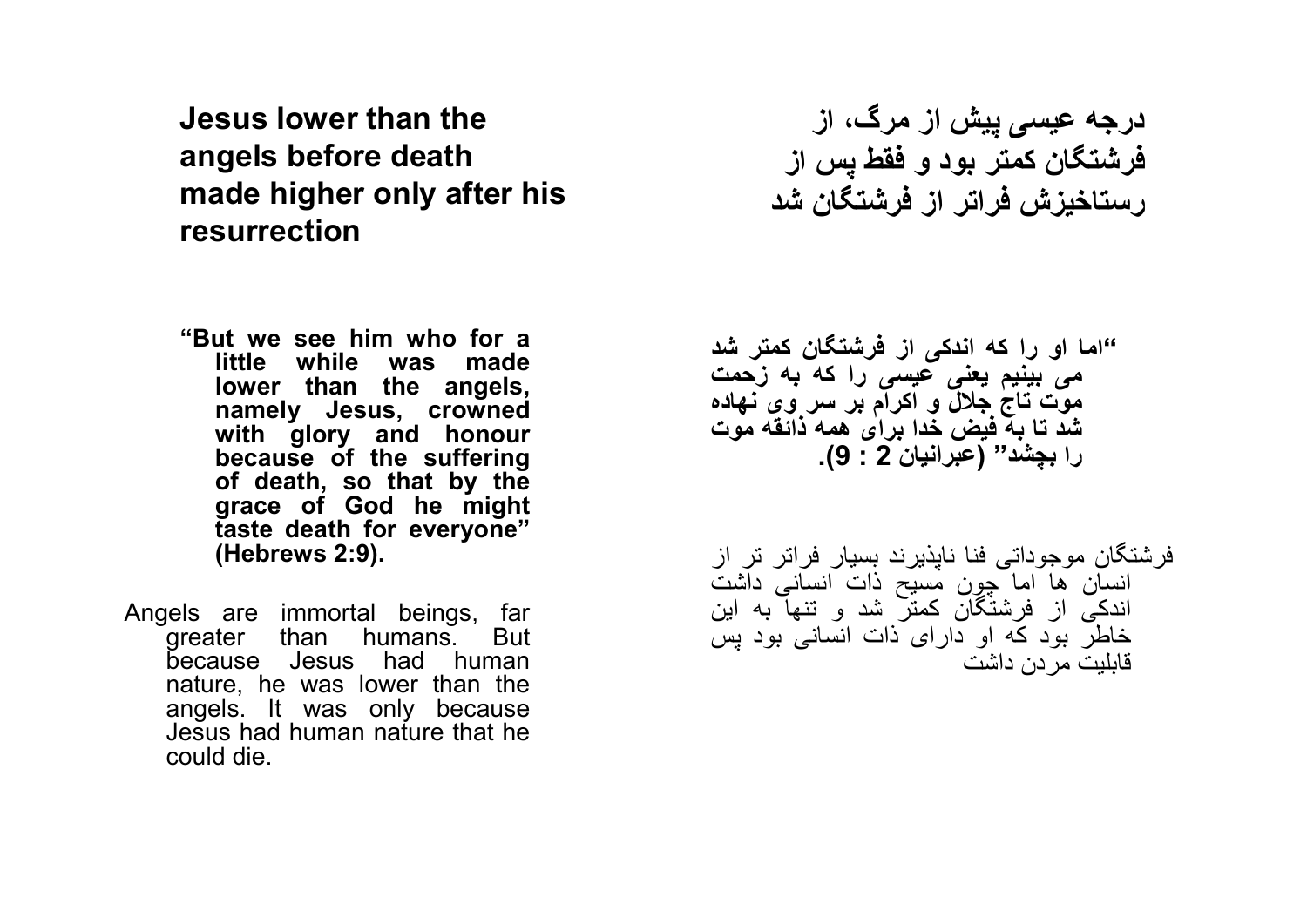## Men cannot see God, but Jesus' way of life let men understand God better

It is impossible for men and women to see God, so Jesus showed us what He is like. Quoting the prophet Isaiah, Matthew 1:23 says of Jesus:

> "Behold, the virgin shall conceive and bear a son, and they shall call his name Immanuel' (which means, God with us)."

Because of his character and godly way of life, Jesus showed us perfectly what God is like – this is why he was described as "God with us". Jesus was much more than an ordinary man:

> "For in him (Jesus) all the fullness of God was pleased to dwell" (Colossians 1:19).

انسان نمی تواند خدا را ببيند. اما روش زندگی عيسی موجب شد تا انسان درک بهتری از خدا پيدا کند

ديدن خدا برای مردان و زنان غير ممکن است پس عيسی مسيح ذات خود را به ما نشان داد به نقل قول از اشعيا نبی، متی 1 : 23 در مورد عيسی می گويد:

"که اينک باکره آبستن شده پسری خواهد زاييد و نام او را عمانوئيل خواهند خواند که تفسيرش اين است "خدا با ما".

عيسی مسيح به دليل شخصيت و روش زندگی خدايی اش دقيقا به ما نشان داد که خدا چگونه است به همين خاطر اينگونه توصيف شد. " خدا با ما" عيسی بسيار فراتر از مردی معمولی بود.

"زيرا خدا رضا بدين داد که تمامی پری در او ساکن شود" (کولسيان 1 : 19).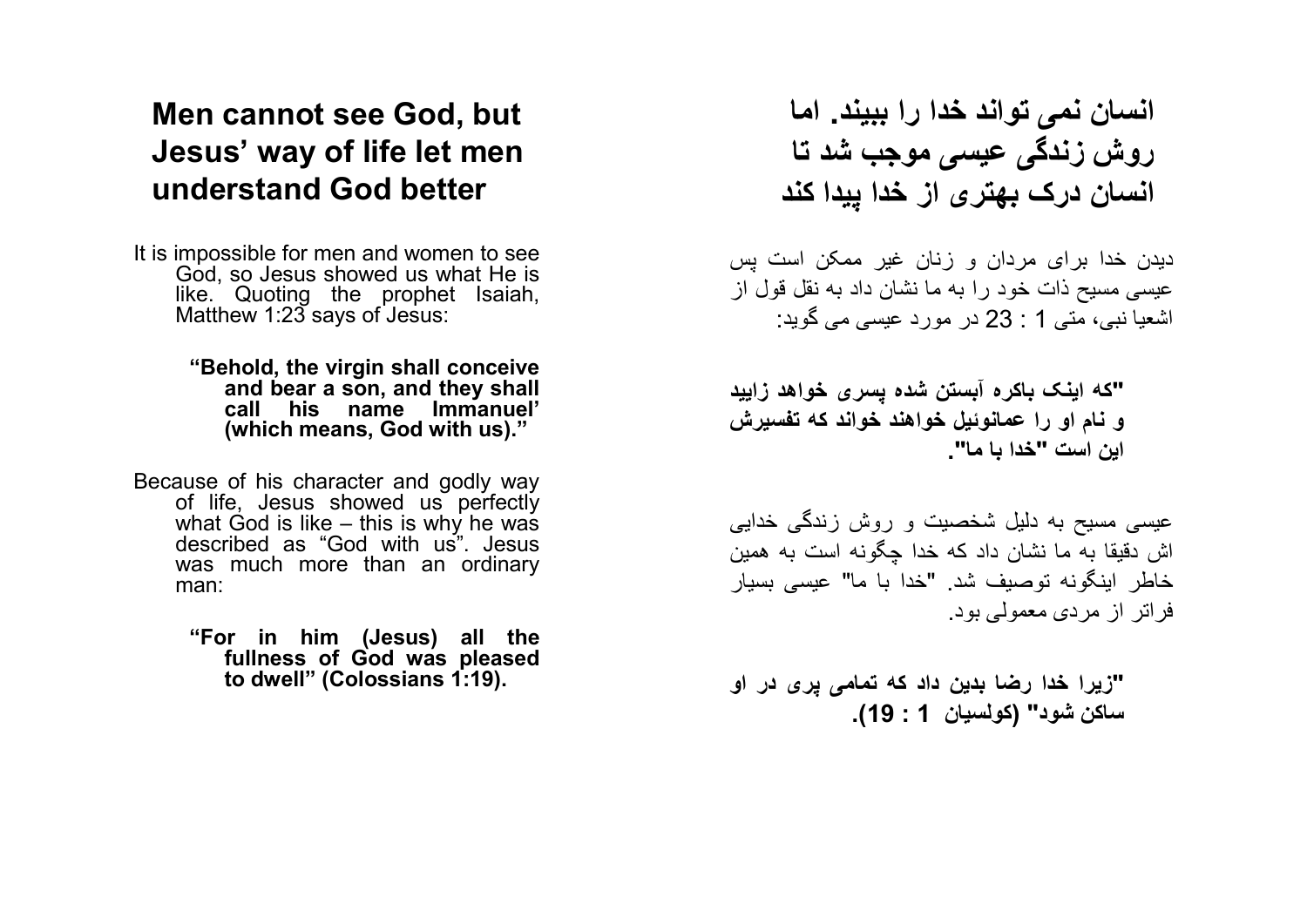### Jesus overcame sin – but this was not easy

Jesus resisted every temptation because of his love for his Father. His special relationship with his Father helped him to overcome sin. He was also helped by a wonderful understanding of the Old Testament scriptures. But we know that it was incredibly hard for Jesus to overcome sin. He was determined in every aspect of his life to do his Father's will and not his own. It is only because Jesus conquered sin and death that we have the hope of immortal life.

Jesus had human nature – because he could only defeat sin by experiencing and overcoming temptation, and could only die on the cross if he was mortal.

عيسی بر مرگ غلبه کرد – اما اين راه ساده نيست

عيسی مسيح به دليل عشق خود به پدر بر تمامی گناهان غلبه کرد و رابطه خاص او با پدرش دليل اصلی اين واقعيت بود. او کمک زيادی از درک عهد عتيق نيز گرفت ولی ما می دانيم که غلبه بر گناه برای او بسيار سخت بود. او مصمم بود که در تمامی جهات زندگی اش خواسته های پدر را انجام دهد و نه خواسته های خود، تنها به دليل غلبه کردن مسيح بر گناه و مرگ، ما اميد به زندگی جاودان داريم.

عيسی ذات انسانی داشت .تنها به اين دليل که او مورد آزمايش قرار گرفت و بر گناه غلبه کرد و اگر فانی بود بر روی صليب می مرد.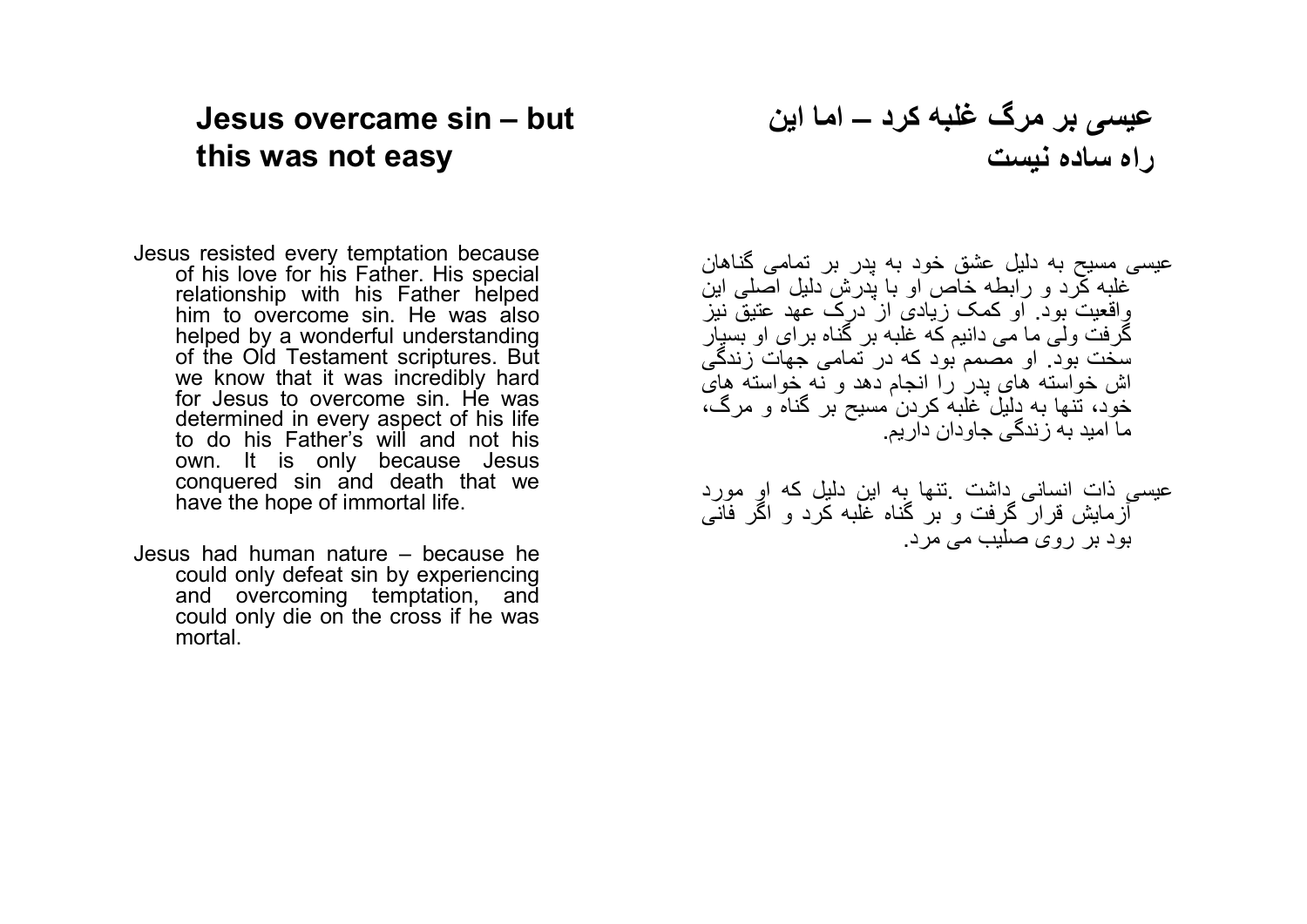#### Jesus now has a nature like God

- After his resurrection the Lord Jesus was given a glorious nature like his Father (divine nature). This means that he cannot sin or die. God has exalted him above the angels and he now sits at God's right hand in heaven. Apart from God Himself, there is no greater being in the whole universe. In Acts 2:36 Peter says to the Jews,
	- "God has made him both Lord and Christ, this Jesus whom you crucified."
- God has given Christ Jesus authority over everything. After his resurrection Jesus said,
	- "All authority in heaven and on earth has been given to me" (Matthew 28:18).

حال عيسی ذاتی خدايی داشت

عيسی مسيح پس از رستاخيزش ذاتی با شکوه همانند پدر به دست آورد (ذاتی جلال يافته). اين واقعيت بدين معنی است که او نمی تواند گناه کنند و هرگز نمی ميرد. خدا او را به مرحله ای بالاتر از فرشتگان رساند و اکنون او بر دست راست خدا در آسمان نشسته است. غير از خدا هيچ موجود بزرگتری در دنيا نيست. در اعمال رسولان 2 : 36 پطرس به يهوديان می گويد:

"که خدا همين عيسی را که شما مصلوب کرديد خداوند و مسيح ساخته است".

خدا به مسيح در همه چيز قدرت داد. مسيح بعد از رستاخيزش گفت:

"تمامی قدرت در آسمان و بر زمين به من داده شده است" (متی 28 : 18).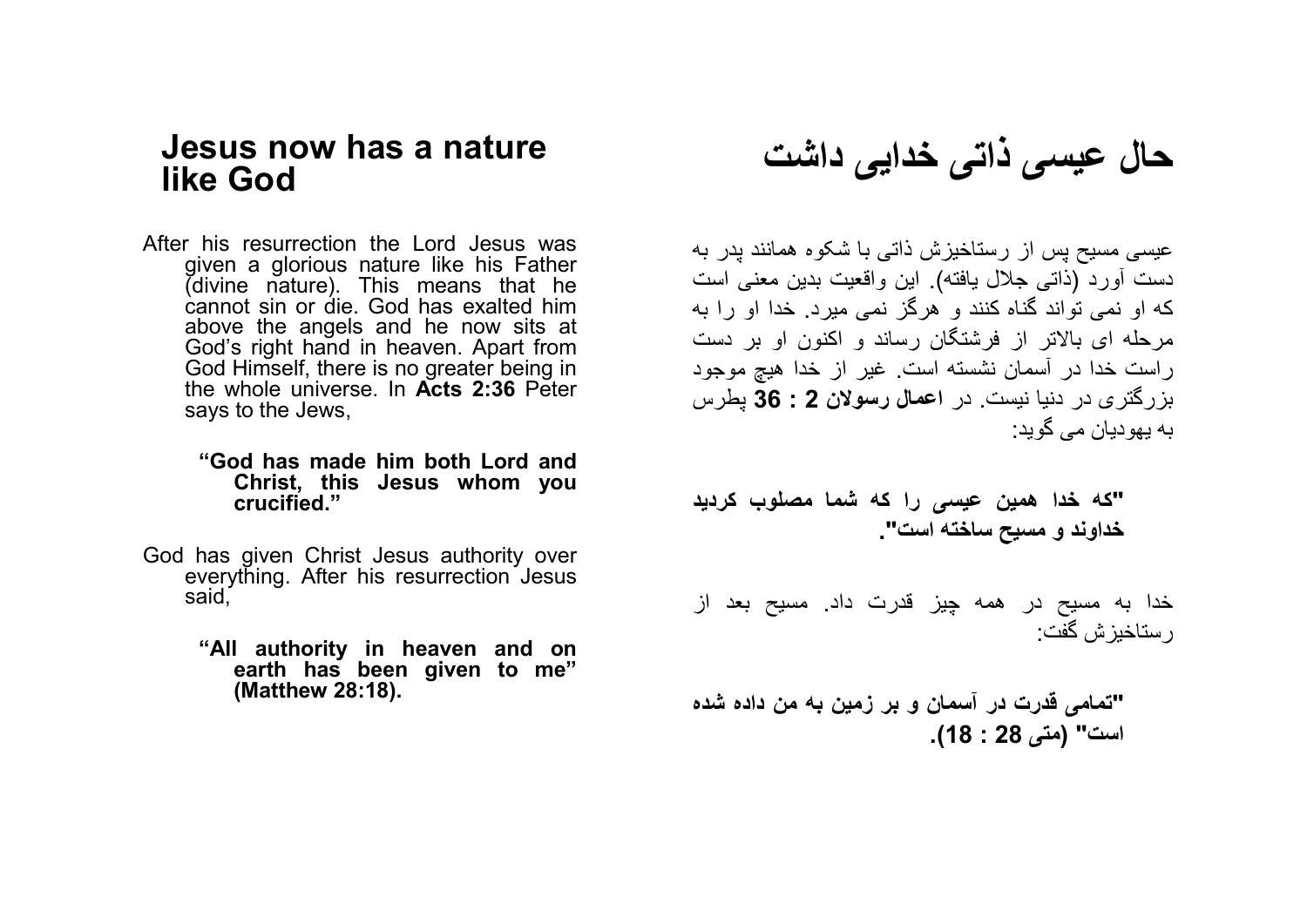## How Jesus changed before and after death

#### JESUS CHRIST BEFORE HIS DEATH:

- He was tempted and was able to sin.
- He was mortal so he could feel pain, be ill and die.
- He was lower than the angels.

## عيسی قبل و بعد از مرگش چگونه تغيير کرد

#### عيسی مسيح قبل از مرگ: - وسوسه شد و قادر به گناه بود - فانی بود پس درد را احساس می کرد، مريض می شد و می ميرد

- اندکی از فرشتگان کمتر بود

#### عيسی مسيح اکنون: - وسوسه نمی شود و گناه نمی کند - جاودانه است هر گز نمی ميرد و دردهای فيزيکی را احساس نمی کند - عظيم تر از فرشتگان است

#### JESUS CHRIST NOW:

- He cannot sin or be tempted.
- He is immortal he cannot die and no longer suffers physically.
- He is greater than the angels.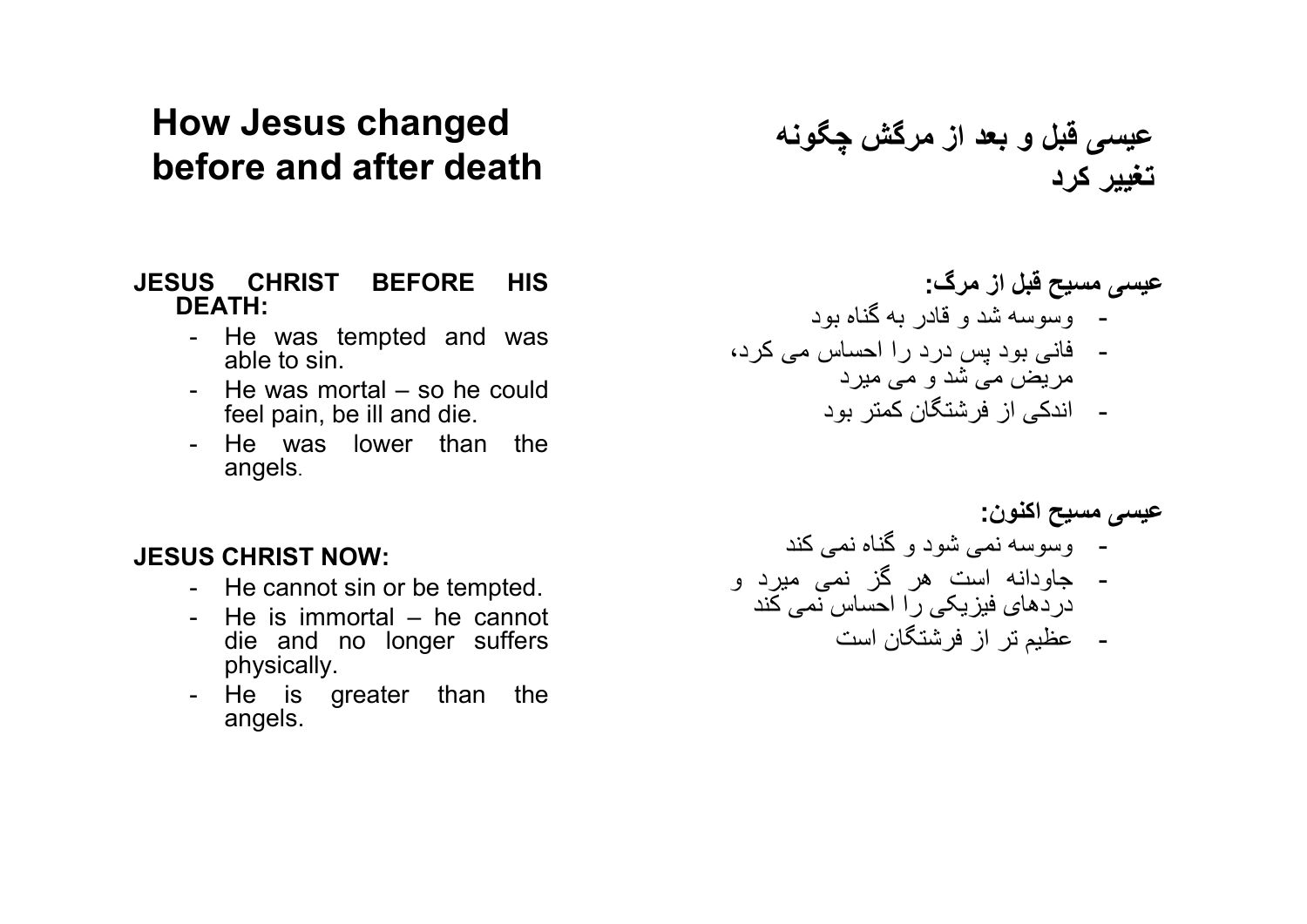The following passage provides a summary: Philippians 2:6-11

1 – Jesus did not try to be equal with God

#### PHILIPPIANS 2:6-7

- "… though he (Jesus) was in the form of God, did not count equality with God a thing to be grasped, but made himself nothing, taking the form of a servant, being born in the likeness of men".
- Jesus was in the form of God because God was his Father and he spoke God's words and did His works. He accepted that God was greater than himself. He was born a man and made himself the servant of all.

فيليپيان 2 : 7-6 "چون در صورت خدا بود با خدا برابر بودن را غنيمت نشمرد ليکن خود را خالی کرده صورت غلام را پذيرفت و در شباهت مردمان شد." عيسی مسيح به شکل خدا بود چون خدا پدر او بود و او کلام خدا را سخن می گفت نه کلام خود، بزرگتر بودن خدا را از خود پذيرفت. مانند يک انسان متولد شد اما از خود غلامی برای همه ساخت. متن زير خلاصه ای است: فيليپيان 2 : 11-6 -1 عيسی تلاش نکرد که با خدا برابر شود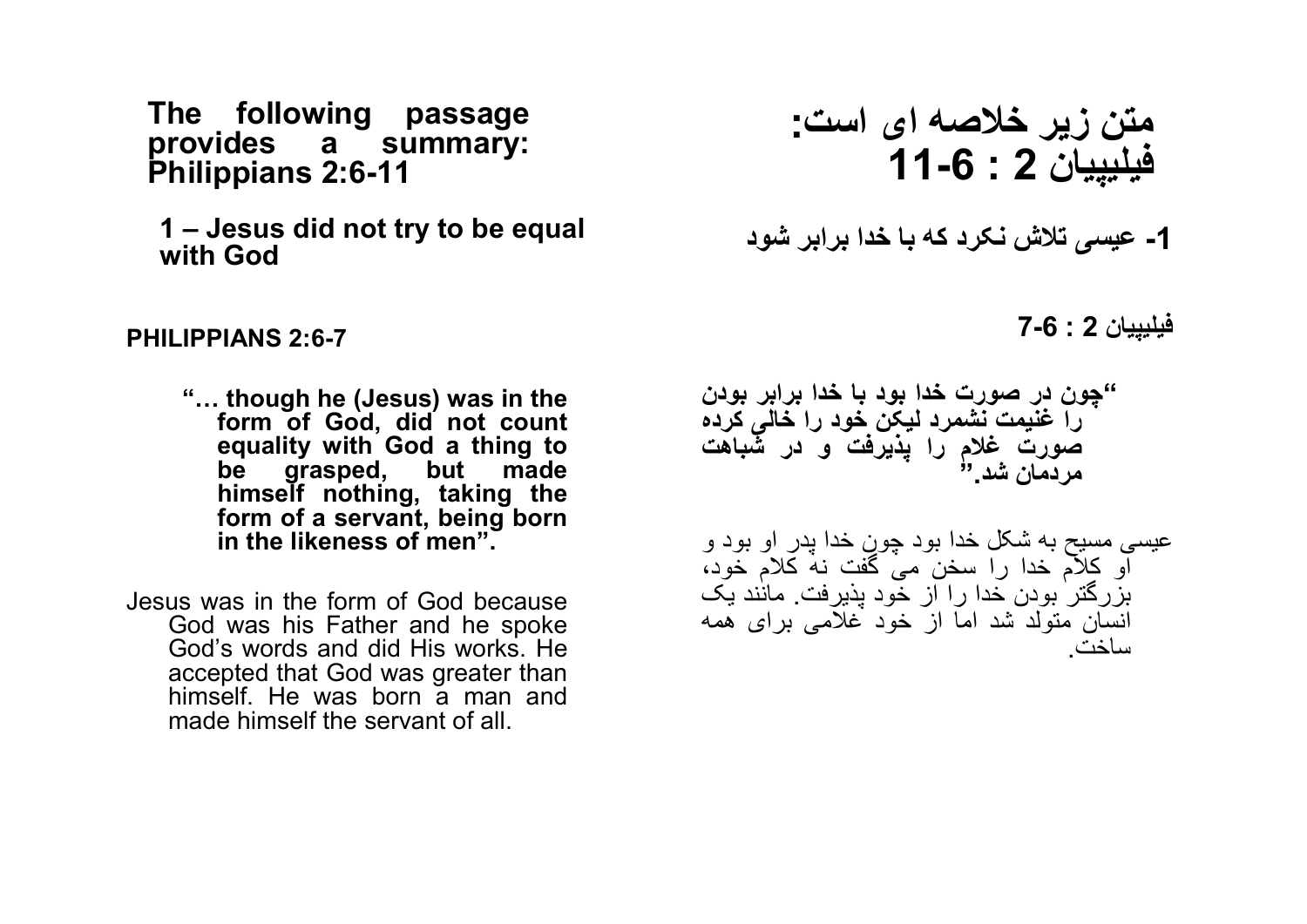The following passage provides a summary: Philippians 2:6-11

2 - Jesus obedient even to death

PHILIPPIANS 2:8-9

- "And being found in human form, humbled himself by becoming obedient to the point of death, even death on a cross".
- Jesus accepted the shame and pain of crucifixion. He obeyed his Father in all things, finally in dying on the cross.

متن زير خلاصه ای است: فيليپيان 2 : 11-6 بود

فيليپيان 2 : 9-8

"و چون در شکل انسان يافت شد خويشتن را فروتن ساخت و تا به موت بلکه تا به موت صليب مطيع گردد". مسيح شرم و عذاب صليب را پذيرفت و پدر را در همه چيز اطاعت کرد و همچنين در مردن به روی صليب.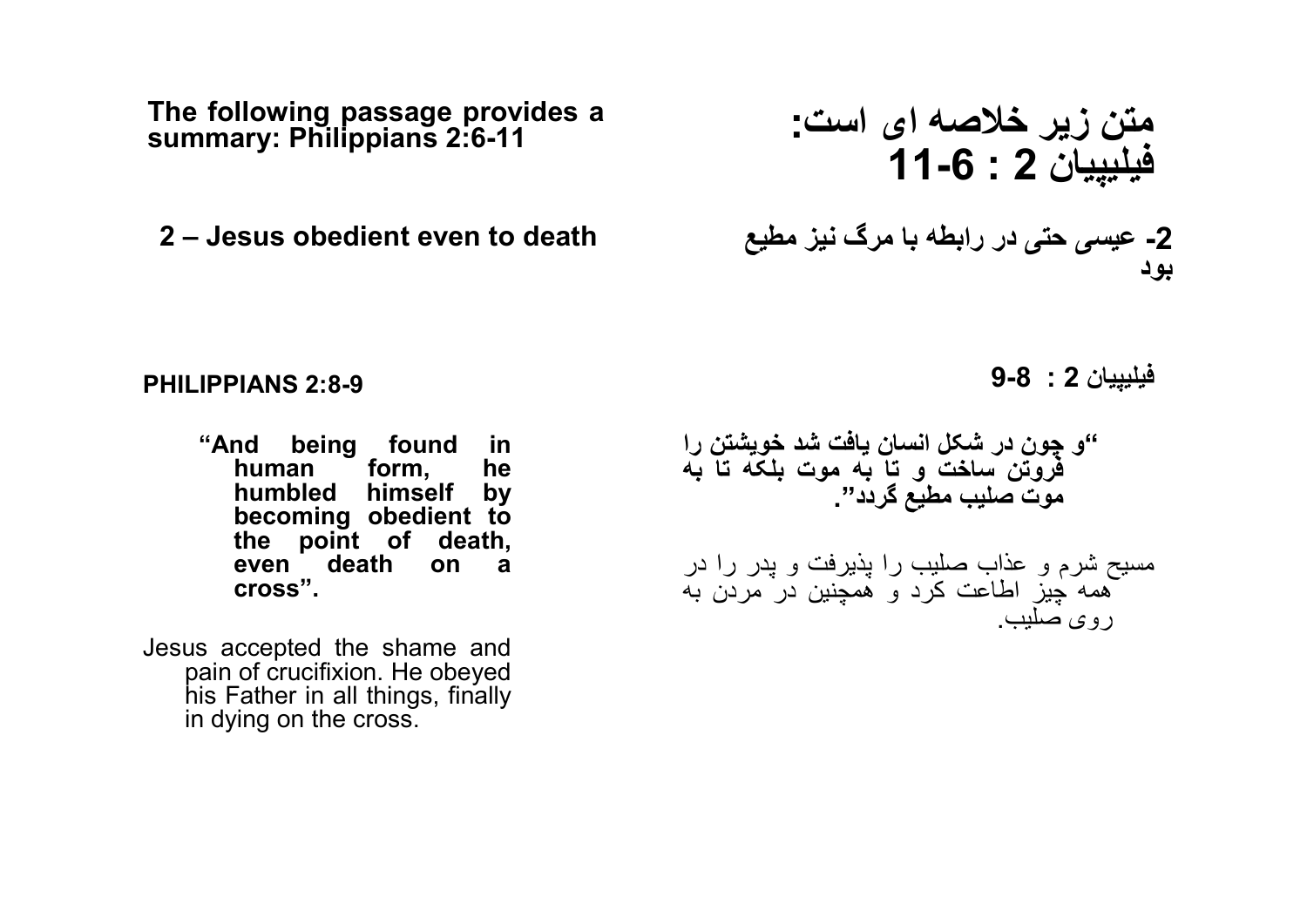The following passage provides a summary: Philippians 2:6-11

3 – After death God exalted Jesus above the angels the strain  $\zeta$ 

#### PHILIPPIANS 2:10-11

- "Therefore God has highly exalted him and bestowed on him the name that is above every name, so that at the name of Jesus every<br>knee should bow in bow, in heaven and on earth and under the earth, and every tongue confess that Jesus Christ is Lord, to the glory of God the Father".
- Because of his obedience, God has exalted the Lord Jesus. God wants all creation to honour and worship His Son. This will give glory to God.

متن زير خلاصه ای است:فيليپيان 2 : 11-6 برتری داد

فيليپيان 2 : 11-10

"از اين جهت خدا نيز او را به غايت سر افراز نمود و نامی را که فوق از جميع نام هاست بدو بخشيد تا به نام عيسی هر زانويی از آنچه در آسمان و بر زمين و زير زمين است خم شود و هر زبانی اقرار کند که عيسی مسيح خداوند است برای تمجيد خدای پدر."

به دليل فرمانبرداريش خدا به مسيح برتری داد و از تمام موجودات خواست که فرزندش را ستايش کرده و به او جلال بخشند، اين کار باعث جلال بخشيدن به خدا نيز می گردد.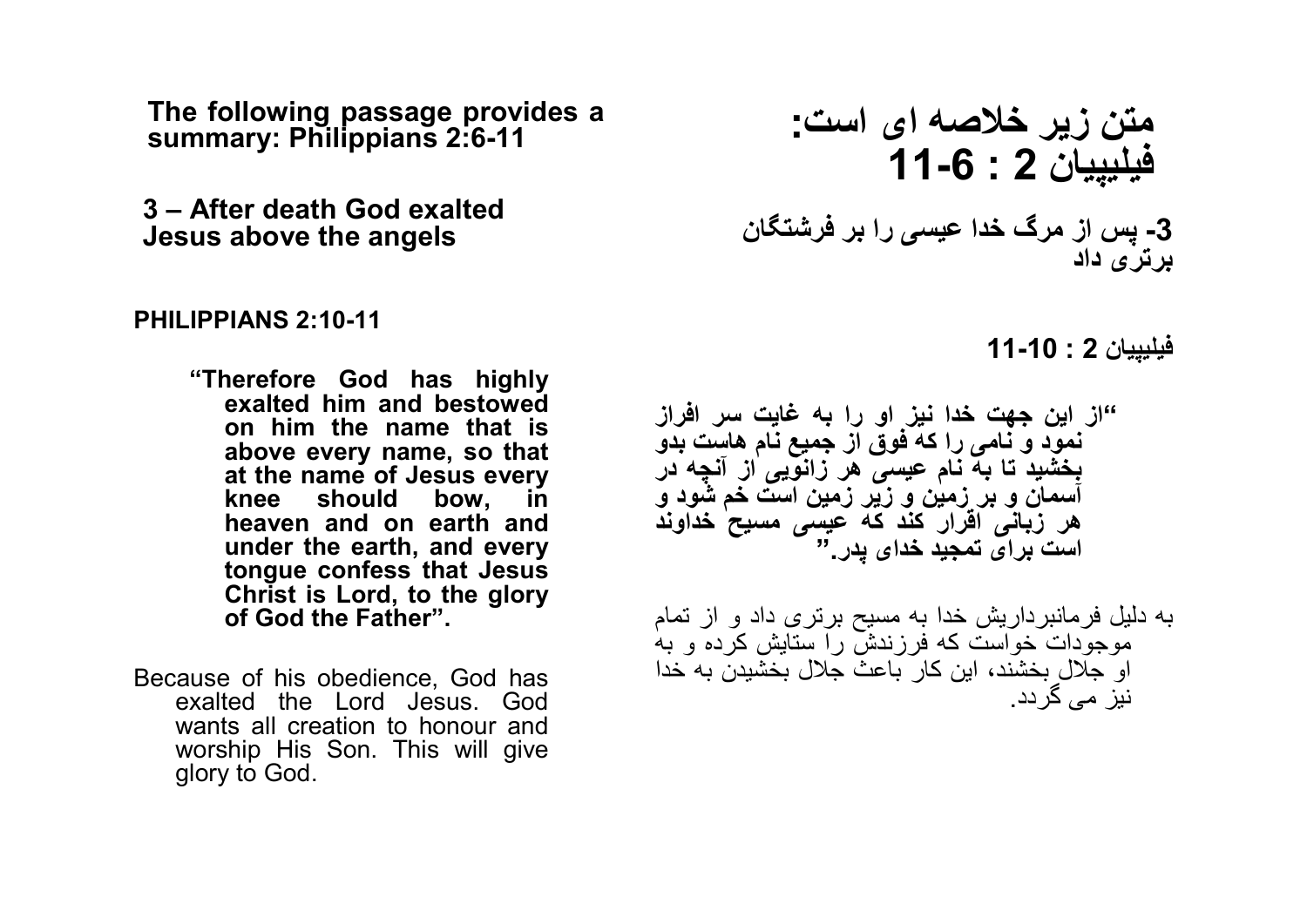# ايده ای اشتباه idea وA wrong idea

Many people ignore Bible teaching about God and believe what they call the Trinity. These people believe that God has always consisted of three persons:

- God the Father,
- God the Son,
- and God the Holy Ghost, all equal with each other.

The Trinity claims that Jesus is 'God the Son' and is associated with the wrong belief that Jesus pre-existed. (We will learn about the Holy Ghost, or the Holy Spirit, in Lesson 20.)

The Trinity تثليث

عده زيادی از مردم نسبت به آموزه های کتاب بی اعتنا هستند و بر تثليث معتقدند. اين افراد می پندارند که خدا هميشه سه شخص است:

- خدای پدر،
- خدای پسر
- و خدای روح القدس که همه با هم برابرند.

تثليث ادعا می کند که مسيح خدای پسر است و همچنين از قبل وجود داشت. (در مورد روح القدس و عطايای آن در درس ٢٠ خواهيم خواند).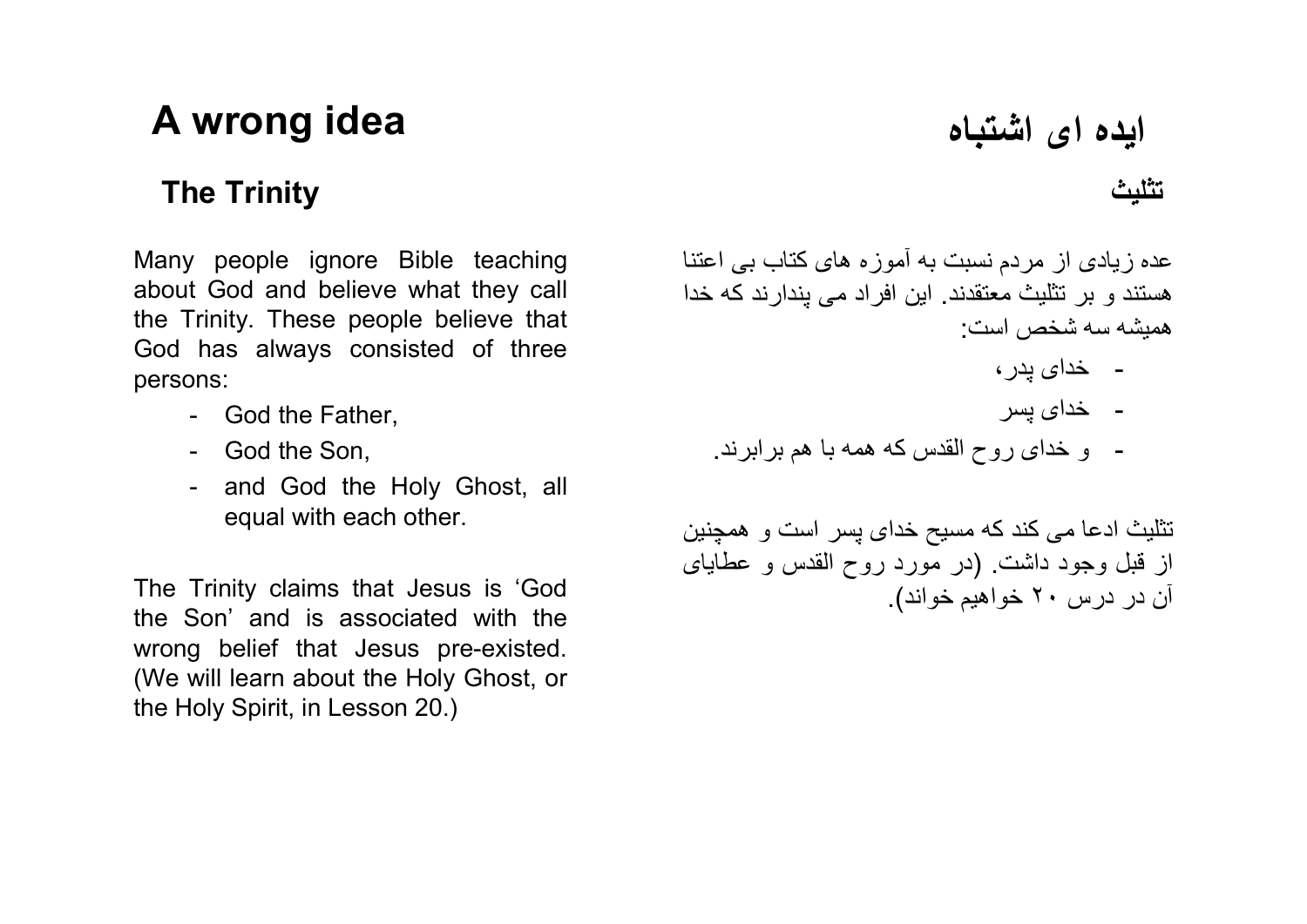## 3 terms that do not appear in the Bible:

- Trinity
- God the Son
- God the Holy Spirit
- The word 'Trinity' and the phrases 'God the Son' and 'God the Holy Ghost' do not occur in the Bible. W e have already seen the plain Bible teaching that God is One, and that the Lord Jesus is His Son.
- In the same way that a good son is obedient to his father, so the Lord Jesus is subject to God. Jesus never claimed to be equal with God, but depended on his Father for all things. He said,
	- "Truly, truly, I say to you, the Son can do nothing of his own accord, but only what he sees the Father doing" (John 5:19).
- See also John 3:35; 5:30; 7:16; 8:28; 12:49,50 and 14:24,28.

سه کلمه ای که در کتاب مقدس وجود ندارد: - تثليث - خدای پسر -خدای روح القدس

کلمه تثليث و واژه های خدای پسر و خدای روح القدس در کتاب مقدس وجود ندارد. ما همه شاهد آموزه صريح کتاب مقدس در مورد يگانگی خدا و فرزند او عيسی مسيح بوده ايم.

همانطور که يک فرزند مطيع در نزد پدر، عزيز است، عيسی مسيح نيز نزد خدا اينگونه بود. مسيح هرگز خود را با خدا يکی نخواند بلکه خود را در همه چيز وابسته به پدر می دانست. او گفت:

"آمين آمين به شما می گويم که پسر از خود هيچ نمی تواند کرد مگر آنچه ببيند که پدر به عمل آرد زيرا که آنچه او می کند همچنين پسر نيز می کند" ( يوحنا 8 : .(19

(يوحنا 3 : 35) ، ( يوحنا 5 : 30) ، (يوحنا 7 : 19)، (يوحنا 8 : 28) ، (يوحنا 12 : 50-49)، (يوحنا 14 : 28-24) را نيز مطالعه فرماييد.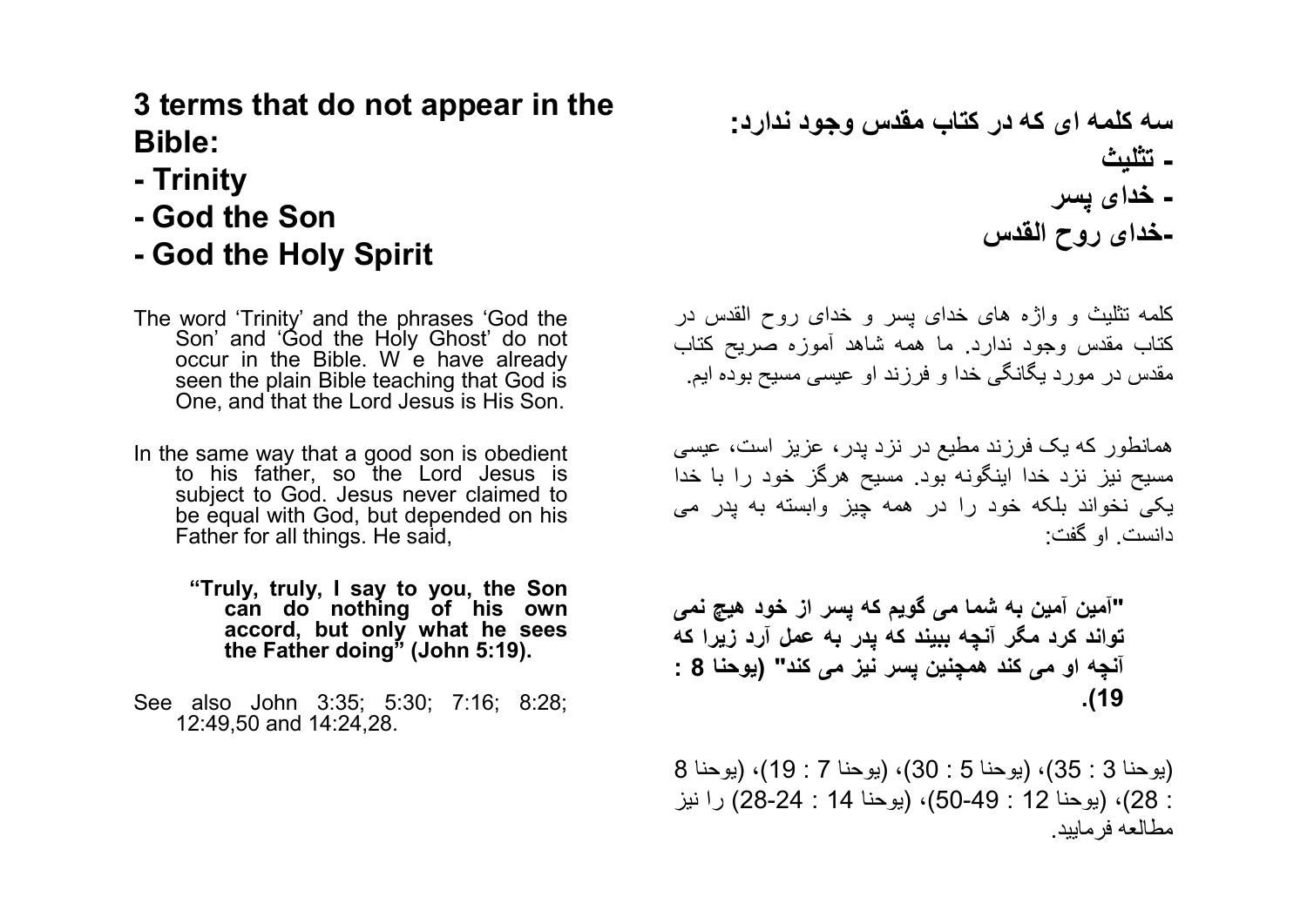### Two misunderstood sayings of Jesus

In John 10:30 Jesus said,

"I and the Father are one".

Jesus cannot mean that he and His Father are equal because the verse before says,

#### "My Father … is greater than all" (John 10:29).

Jesus meant that he and his Father were united in mind and purpose, and he prayed that in the same way his disciples would be one:

> " … that they may all be one, just as you, Father, are in me, and I in you, that they also may be in us, so that the world may believe that you have sent me" (John 17:21).

دو چيزی که از گفته های عيسی درست درک نشده است

در يوحنا 10 : 30 عيسی می گويد:

"من و پدر يک هستيم".

منظور عيسی برابر بودن او و پدر نبود چون در آيه قبل گفت:

"پدر من از همه بزرگتر است" ( يوحنا 10 : ٢٩).

منظور مسيح اين بود که پدر و او در ذهن و هدف متحدند. و دعا کرد که يارانش نيز اينگونه باشند:

"تا همه يک گردند چنانکه تو ای پدر در من هستی و من در تو تا ايشان نيز در ما يک باشند تا جهان ايمان آرد که تو مرا فرستادی" ( يوحنا 17 : 21).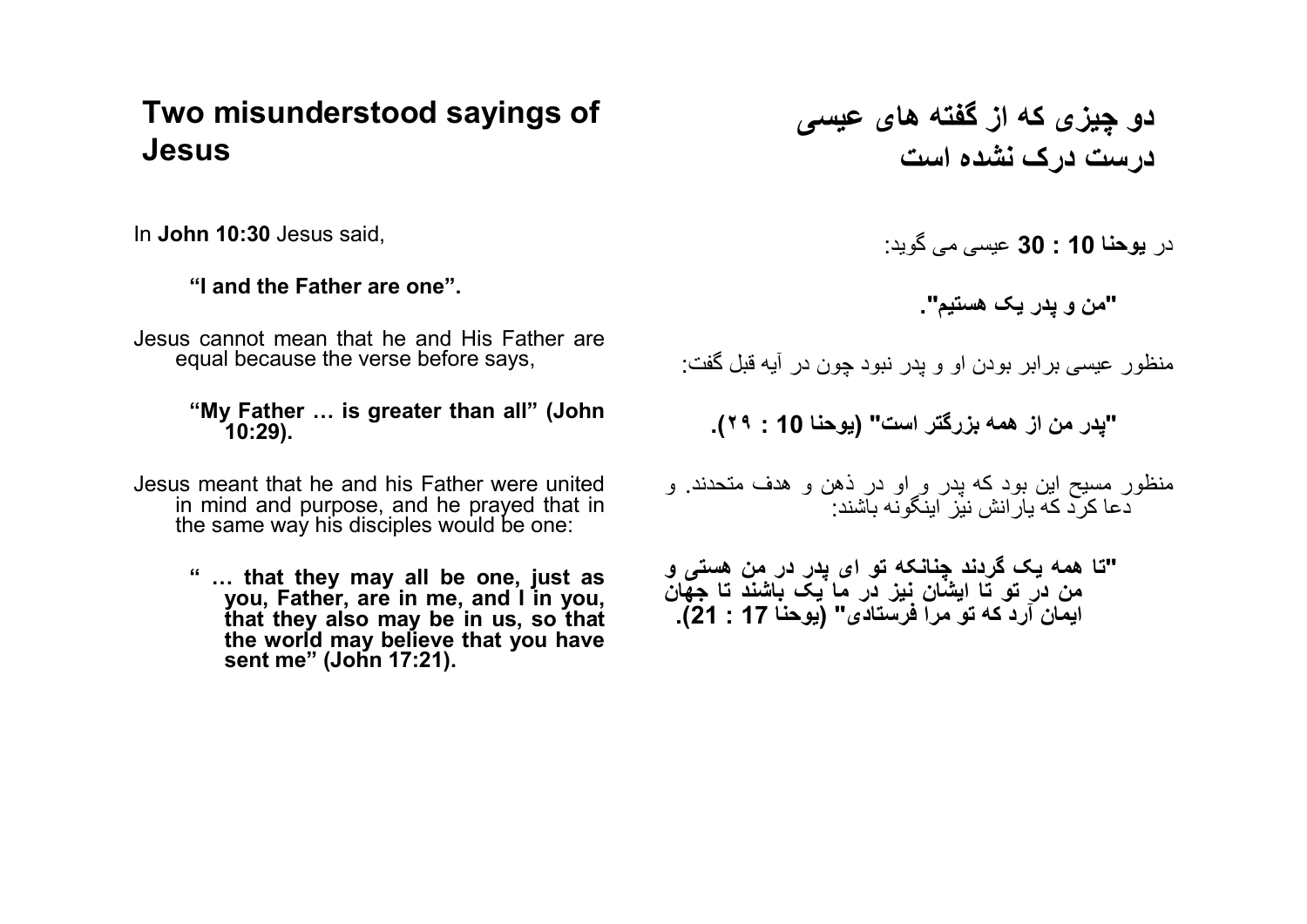## Jesus will still be under God even after the 1000 year kingdom

- In these verses from the Gospel of John, Jesus explains that God was greater than he. 1 Corinthians 11:3, written after the Lord Jesus had ascended to heaven, shows that God continues to be greater. Even at the end of the Millennium, God will be greater:
	- "When all things are subjected to him, then the Son himself will also be subjected to him who put all things in subjection under him, that God may be all in all" (1 Corinthians 15:28).
- The false idea of the Trinity is not taught in the Bible. It denies Jesus' work of salvation. If Jesus was 'God the Son', as the Trinity claims, he would have been born with a nature like God and so could not have been tempted to sin, and could not have died on the cross.

عيسی حتی پس از 1000 سال پادشاهی باز هم از خدا پايين تر خواهد بود

- در اين آيات از انجيل يوحنا مسيح توضيح می دهد که خدا از او بزرگتر است. در ( 1 قرنتيان 11 : 3) که پس از رستاخيز مسيح نوشته شد مشاهده می کنيد که خدا همچنان بزرگتر است. حتی پس از هزاره:
- "اما زمانی که همه مطيع وی شده باشند آنگاه خود پسر هم مطيع خواهد شد او را که همه چيز را مطيع وی گردانيد تا خدا كل در کل باشد" (1 قرنتيان 15 : 28).
- ايده اشتباه تثليث در کتاب مقدس آموزش داده نشده است. اين نظريه بی اعتنايی به کار بزرگ مسيح در رستگاری ماست. اگر بر طبق ادعای تثليث مسيح خدای پسر بود او با ذاتی همانند خدا متولد می شد پس در برابر گناه وسوسه نمی شد و بر روی صليب نمی مرد.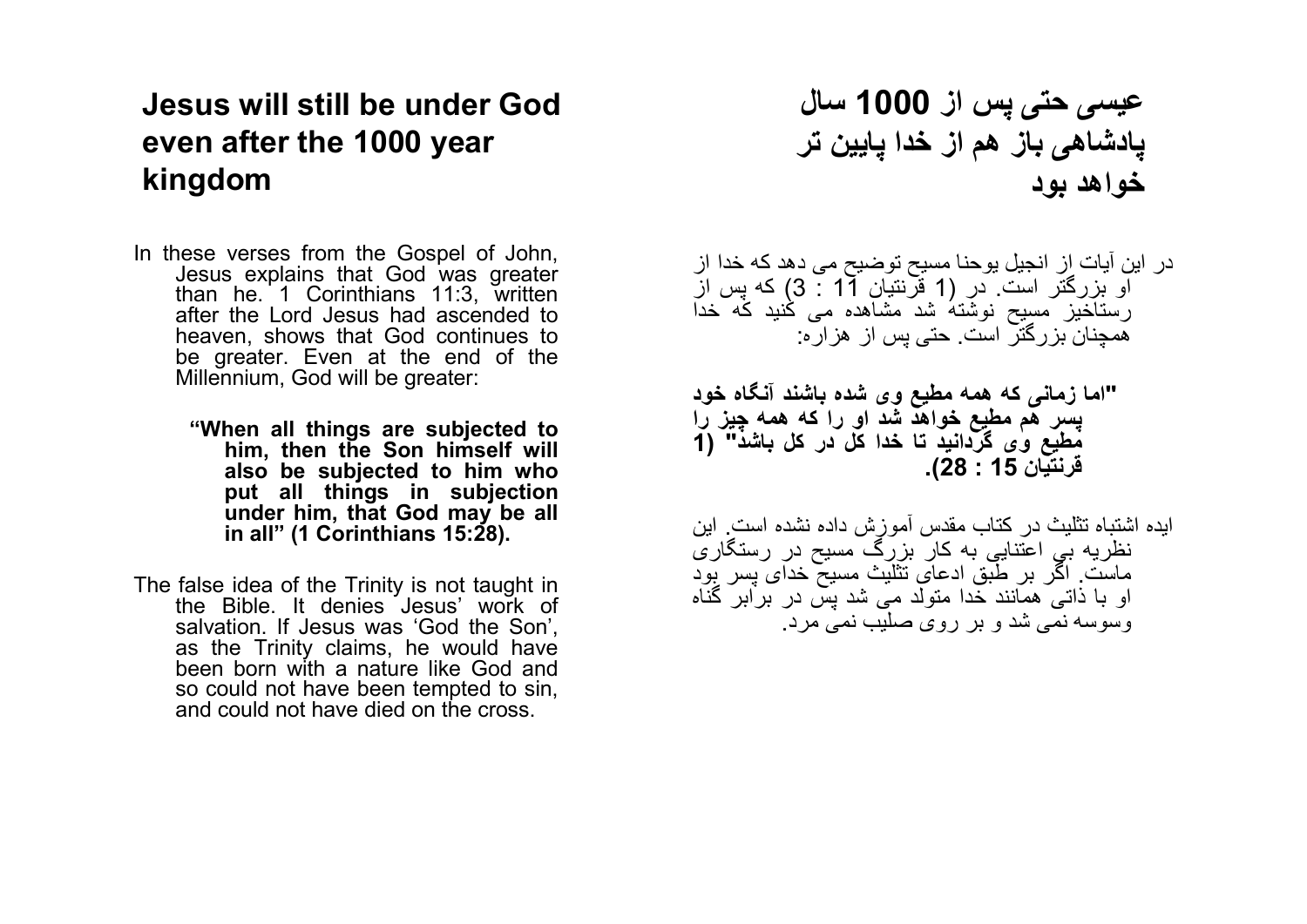## The Lord Jesus – the mediator

- The Lord Jesus bridges the gap between God and mankind. He is therefore a mediator (a gobetween):
	- "For there is one God, and there is one mediator between God and men, the man Christ Jesus" (1 Timothy 2:5).
- Christians are truly thankful that the Lord Jesus Christ gave himself to save others.

عيسی مسيح - ميانجی

عيسی مسيح پلی است برای فاصله بين خدا و انسانها بنابراين او يک ميانجی است:

"زيرا خداوند واحد است و در ميان خدا و انسان يک متوسطی است يعنی انسانی که مسيح عيسی باشد" (اول تيموتاوس 2 : 5).

مسيحيان به واقع سپاسگزار فداکاری عيسی مسيح هستند.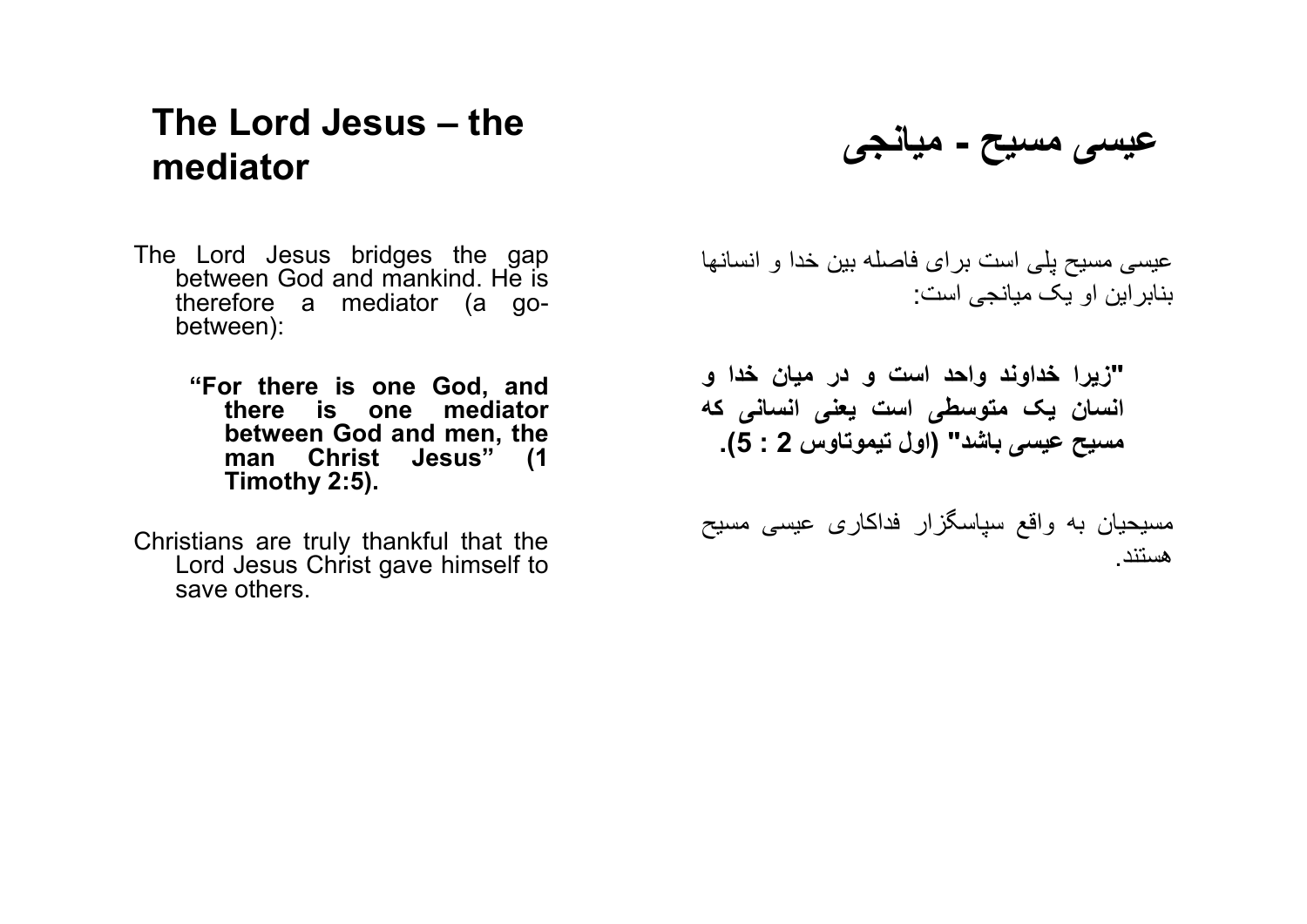# خلاصه Summary



- 1. There is only one God.
- 2. Jesus Christ is the Son of God, born of Mary. He is not 'God the Son'.
- 3. Before his death, Jesus had human nature like us. But because God was his Father, he was much more than an ordinary man.
- 4. After his resurrection the Lord Jesus was given a nature like God's and exalted above the angels. He now sits at God's right hand in heaven. Apart from God Himself, there is no greater being in the whole universe.

.1 تنها يک خدا وجود دارد.

.2 عيسی مسيح پسر خداست و از مريم زاده شد، او خدای پسر نيست.

.3 عيسی مسيح قبل از مرگش همانند ما ذاتی انسانی داشت اما چون خدا پدر او بود بسيار فراتر از يک انسان معمولی بود.

.4 عيسی مسيح پس از رستاخيزش ذاتی همانند خدا دريافت کرد و از فرشتگان فراتر رفت او اکنون بر دست راست خدا در آسمان نشسته است. غير از خدا هيچ موجود بزرگتر ديگری در کل دنيا وجود ندارد.